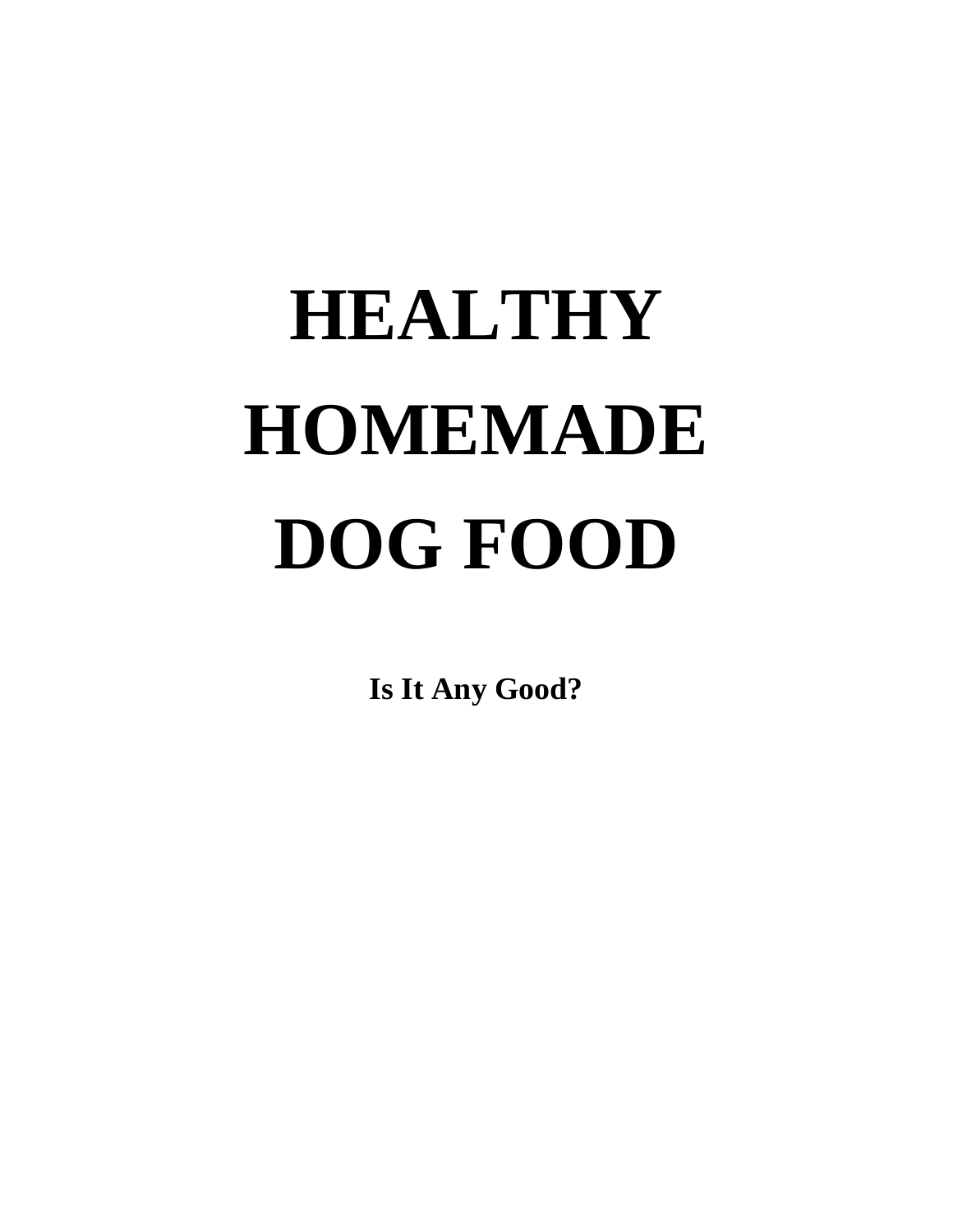# INTRODUCTION

Choosing the right kind of dog food you provide is probably the most critical decision you'll ever make for your dog- puppy or senior. Dog food nutrition without delay impacts every facet of your dog's life. Aspects such as how pups grow, their behavior practices, health, overall well-being and physical appearance are all tightly linked to the nutrition dog owners provide. Needless to say, this is an enormous responsibility.

#### *The Key Benefits of a Healthy, Well-balanced and Nutritious Dog Food Plan*

A nutritious well-balanced dog food diet plan encourages:

- Healthy skin and coat
- Strong muscles and well developed bones
- Bright, clear eyes
- More solid stool
- Good dental health
- Less digestive upsets
- Burst of energy
- Few (if any) behavior problems
- Great dog lifestyle
- Long life

Pretty much everything, right?

#### *Homemade Dog Food*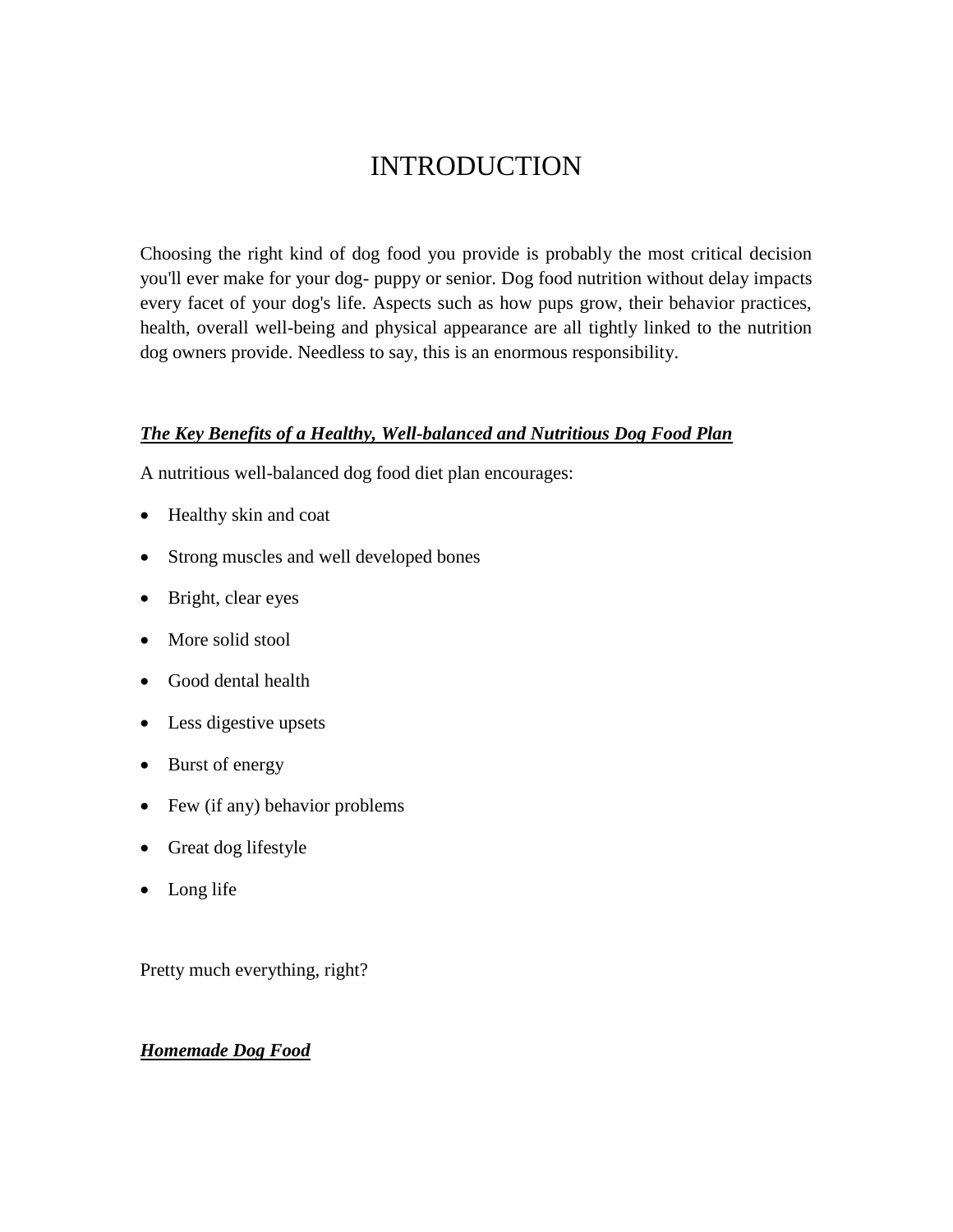Considering the latest news concerning the dog food recall and associated issues with commercial dog foods, the homemade dog food alternative has really come to the forefront.

Planning and preparing your dog's meals from scratch has numerous benefits, which includes the full control of all meals served. You know precisely what goes into every meal and where the produce and ingredients were sourced. In addition to knowing that it has been prepared in clean surroundings.

It does require an organized person to put together a homemade feeding plan and then make all of the everyday dog meals. Common homemade dog meals include big meaty stews, healthy soups, veggies and perhaps some raw bones from time to time. The homemade dog food alternative also has the added responsibility of making nutritionally balanced meals, and achieving the calorie demands for your dog. If you arm yourself with the right dog food recipes, vet's approval and get into a program, this practice isn't all that hard to keep.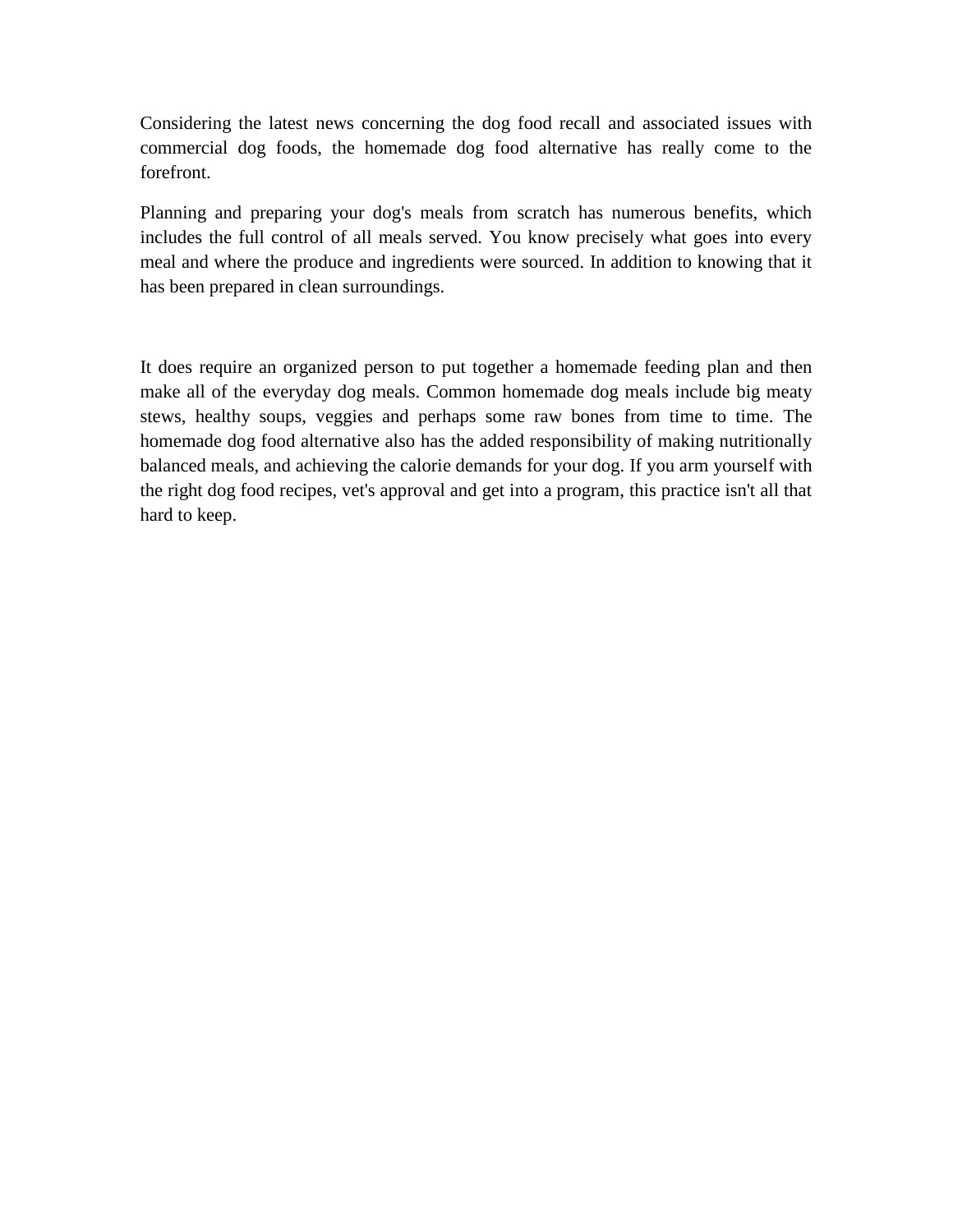# CHAPTER ONE

# **FEEDING YOUR DOG**

To sustain your dog's good health condition, it's vital to feed him a well-balanced diet and the correct amount of it every day. There is a wide variety of canine foods available, so it can be hard deciding which selection or make is the most beneficial choice for your pet. There are, however, particular dietary nutrients that a dog can't do without - protein, carbohydrates, fat, vitamins, minerals, fiber, and water - , in addition to age, health and lifestyle factors to consider, and this helps to make the task of picking out the most suitable diet less difficult.

#### *Diet Plan*

Dogs are omnivorous in the feeding habits and can be kept satisfactory on specially designed vegetarian diet programs, although they do prefer meat-based meals. In a wild state the dog hunts, kills, feeds, then rests. He may stuff himself on a whole animal one day, and then go without food for the following two or three; this is why a lot of dogs are keen to eat until they're fit to burst - intuition tells them they may have to hold out some time before their next mealtime.

Adult domestic dogs are often fed once a day, but dividing that feed into two meals adds relationship and interest. It's also preferable to feed certain deep-chested breeds, like German Shepherds, Great Danes, and Setters, several small meals as opposed to one big one, to avoid potentially terminal digestive conditions such as bloat.

You will find retail produced clinical diets available, typically only obtainable from veterinarians, that can assist dogs struggling with a wide range of disease, like kidney stones, signs of senility, obesity, digestive disturbances, diabetes, mellitus and tooth and gum problems. There are even food items engineered for long-coated breeds, in addition to life-stage formulas. You may also choose from holistic diets that incorporate no synthetic additives and diets designed for allergy sufferers.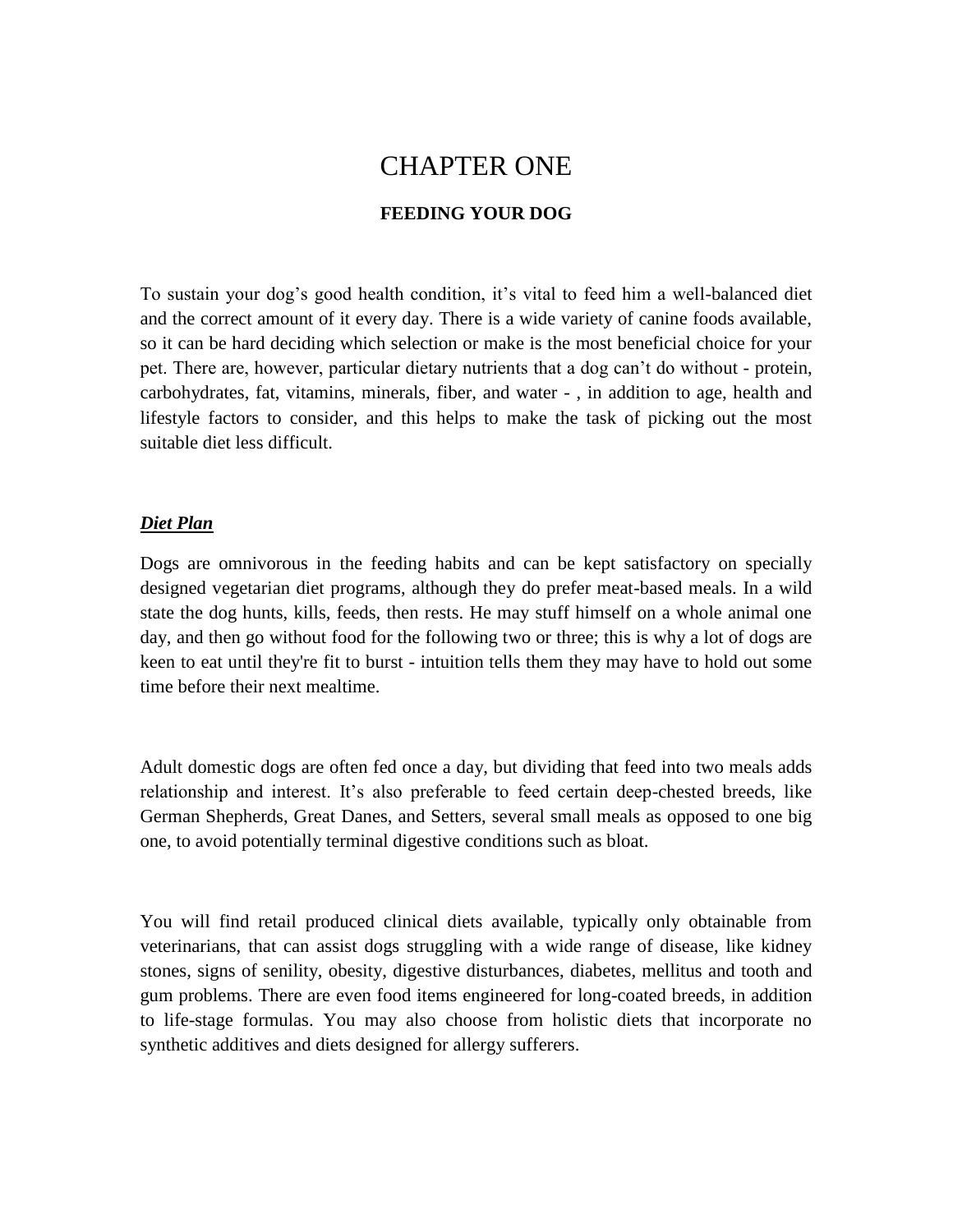#### *Required Nutrients*

Usually, dogs aren't difficult to feed, and they thrive on a diet not really different to humans, albeit with a little more protein. The majority of foods of animal origin, cereal products, root vegetables and fats are easy for them to break down. The trick of correct feeding is to give a balanced diet that provides all essential goodness in the appropriate proportions to one another with the objective intended - work, breeding, growth or health adulthood. These types of nutrients are listed below:

#### **Carbohydrates**

Carbohydrates, by means of cooked cereal starch or sugar, provides up to 70% by weight of the dog's food (after taking away any water present) or about two-thirds of the calories. Dog biscuits, pasta and rice are three useful energy foods for dogs, and rice is a useful food item for canines allergic to wheat.

#### **Proteins**

Proteins within meat and plants (although the latter is substandard to the former) improve body tissue, carry out "repairs" and produce hormones. The dry matter of dog food ought to contain at least 15% protein, of which the majority should come from animal foods (meat and dairy products), or high-quality vegetable protein like soya.

#### **Minerals**

Minerals are occasionally referred to as "ash" on dog-food labels. The essential ones are calcium, phosphorus and sodium chloride (common salt) in a well balanced combination. Calcium and phosphorus constitute most of the mineral matter of bone and must be utilized at the rate of about 3% calcium/phosphorus in the diet; an excessive amount of calcium in the diet, particularly in large-breed puppies, can result in skeletal irregularities, while an excessive amount of phosphorus (found in high meat and offal diets) could potentially cause eclampsia in lactating female dogs.

Additional essential minerals for good health, like zinc and copper, occur naturally in meat, cereals as well as other components of a balanced diet.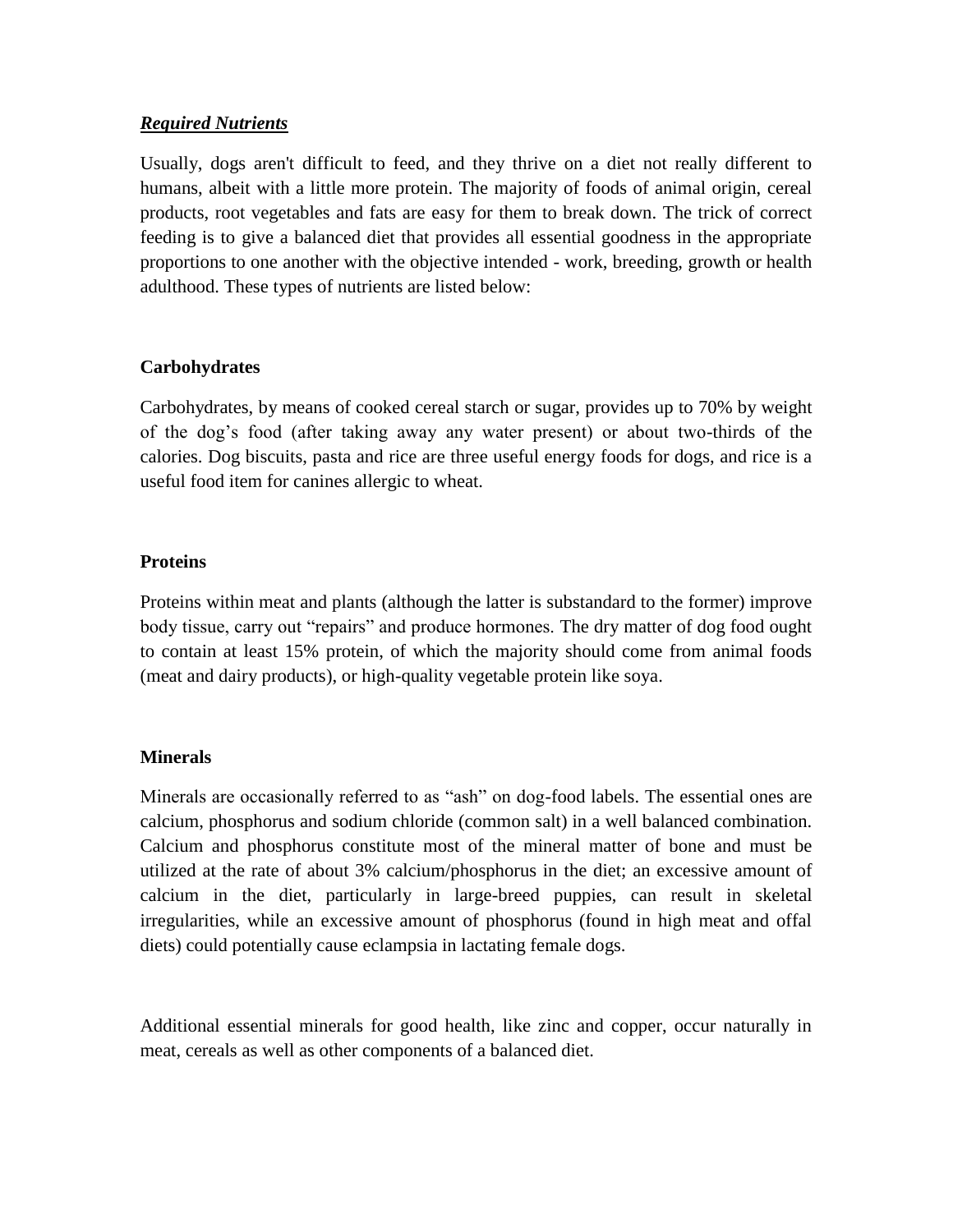#### **Vitamins**

Vitamin A (also called retinol) is important for growth and eyesight, while vitamins of the B group are crucial for the upkeep, in particular, of the nervous system.

Vitamin D assists the body create calcium, required for healthy bones and teeth, as is phosphorus. Vitamin E (tocopherol) is important for the leveling of cell membranes. Since canines can create their own vitamin C (ascorbic acid, essential for maintaining healthy connective tissue and skin), this doesn't necessarily have to be part of the diet.

#### **Fat**

Fat contributes to food palatability, but is in fact only essential as a source of the essential fatty acids (EFAs, also known as polyunsaturates) which are vital to maintain body health. They work mainly by handling water loss through the skin. A deficiency in EFAs can lead to reproductive, skin, coat and wound therapeutic problems.

#### **Fiber**

An absence of fiber in the diet may result - particularly in elderly, inactive dogs - in bowel problems and other digestive problems cause by sluggish bowels. Fiber is provided through the indigestible plant matter in foods like cooked and raw veggies as well as cereals.

#### *Balancing Act*

It's critical that the balance of nutrients provided to a dog is correct, since excesses could cause as many health issues as inadequacies. If your dog gets more calories each day than his body requires, he will get fat. Just as in humans, obesity accounts for many canine illnesses, like heart problems, joint ailments and decline in lung function.

#### **Just How Much Must I Feed to My Dog?**

This relies on your pet's: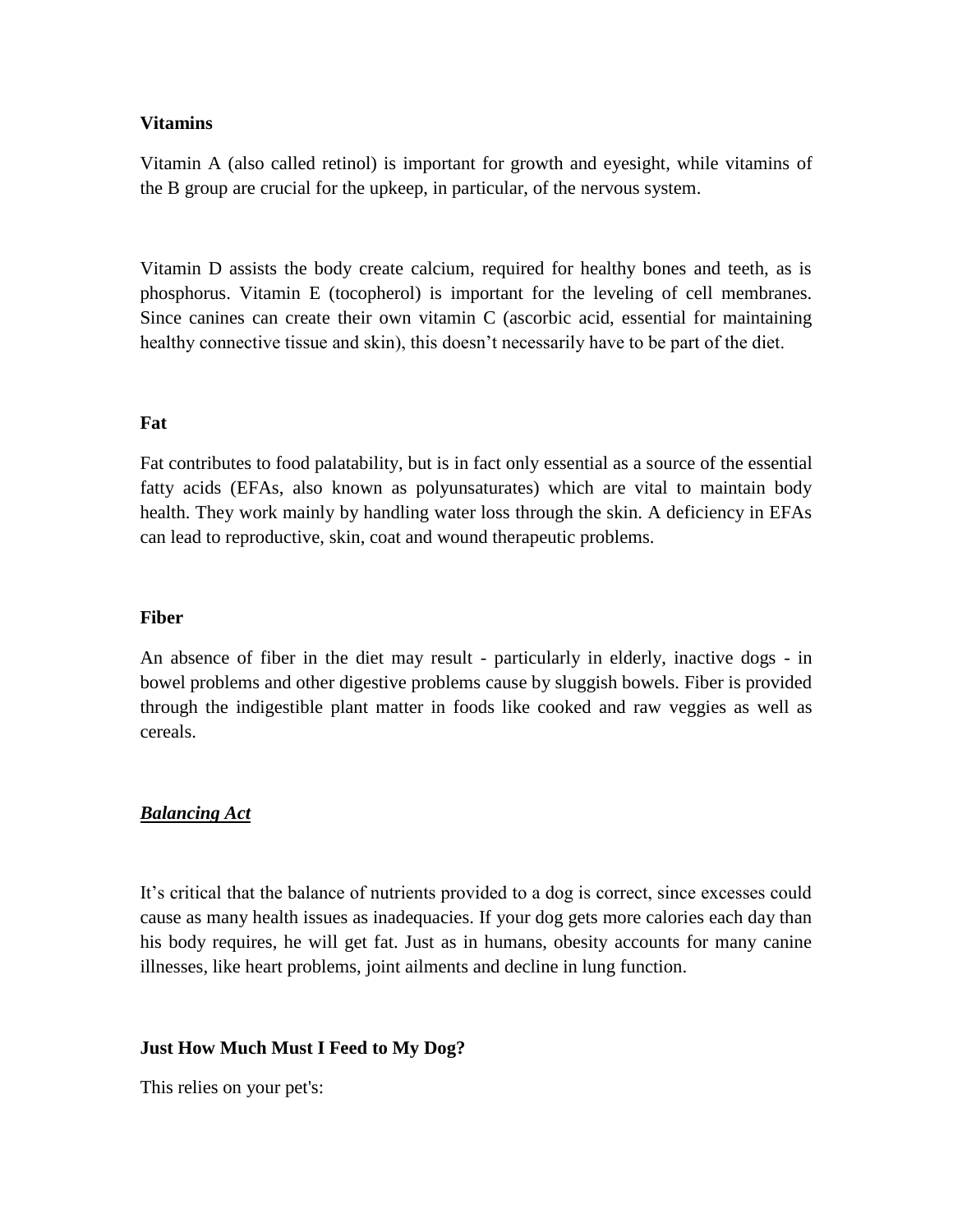- Size
- Activity level
- Age
- Personality
- Temperature of surroundings

Young puppies and those being worked, or which are really active every day, may require more food (calories) per day than the average pooch, while an old, inactive dog will need less.

# *Keeping Track of the Calories*

Energy is calculated in units of heat called calories. In a healthy dog, the amount of calories he requires levels out the number of calories that his body uses daily. If this balance is well kept, the dog stays healthy and fit and his weight remains regular. An underfed dog steadily loses weight and condition as his body pulls on the reserves of fat and protein to make up the insufficiencies in his diet.

The amount of calories a dog needs daily is dependent on his size, life stage, activity level and individuality. As an example, a little healthy adult dog with two hours of regular activity a day demands anything between 125 and 700 calories daily depending on his size; a big dog will need from 1,400 per day, depending on size.

Puppies require more calories with regards to their body weight since they're growing swiftly, tend to be more susceptible to heat loss because of their small size, and their energy requirements are greater. Lactating female dogs require some 50 to 60% more calories than usual, and highly active (working) dogs require at least 40% more calories than normal moderately energetic requirements.

# **When Should I Feed My Dog?**

Most owners feed either in the morning or the evening, and quite often both, determined by their dog's age needs or individual preferences. Some canines fare better with their daily ration broken into two or even three meals, while some are pleased to eat their daily allowance in just a single helping, providing it's safe for them to do so.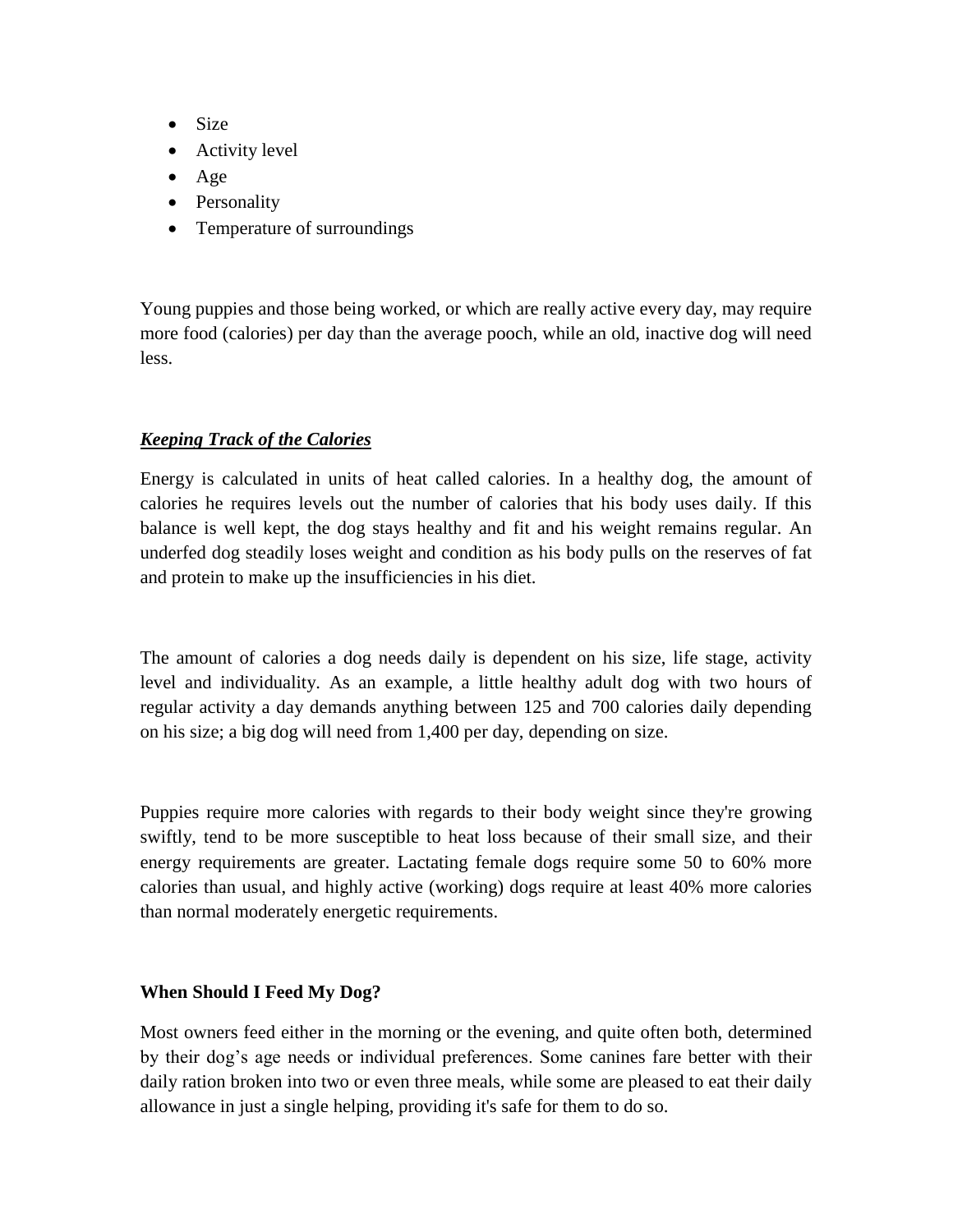It's best to not feed adult dogs at the same periods each day, since counting on a rigid routine can upset the dog if you come home late and aren't able to give him food at the predicted time. Being unsure of when it will be fed likewise helps feed a dog foodorientated, which often proves most helpful when training; additionally, it discourages fussy eating.

# *Feeding Recommendations*

Here are a few basic guidelines to adhere to when feeding your dog.

- Place a feeding mat, or newspaper, under feeding bowls, since many canines are sloppy eaters.
- It is advisable to introduce changes to diet little by little to prevent intestinal problems.
- Never give spiced food or that to which any liquor has been added
- To avoid choking, get rid of all bones from fresh meats and fish.
- Fresh, clean drinking water must always be accessible.
- Make certain food and water bowls are always clean.
- By no means allow your dog to consume chocolate intended for human consumption, as it's toxic to them.
- Confer with your vet if your dog exhibits any reluctance to eat or drink.
- Dissuade your dog from begging at the table, and definitely don't give into it.

# *Food Types*

Good-quality proprietary food is the simplest to feed. It consists of all the essential nutrients in the correct proportions, which includes vitamins and minerals that may be lacking from a home-made diet of fresh or cooked meat and table scraps.

These are four forms of commercially prepared food.

1. Wet or Moist Canned or Pouch Dog Food

Canned food has high water content, is available in a wide range of flavors and is usually the preferred choice of dogs.

Pros:

- Extremely palatable
- Contains all the nutrients a dog needs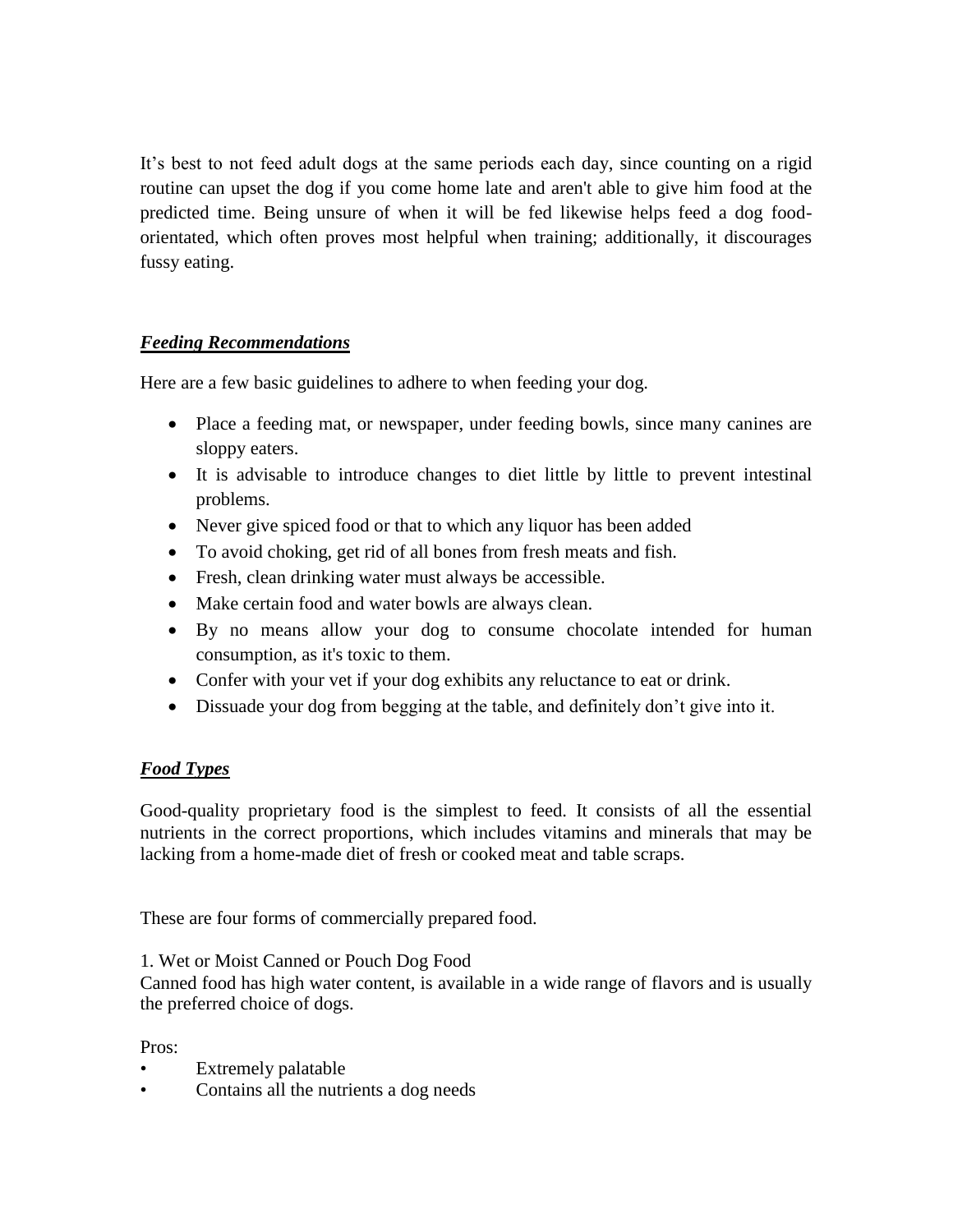• Long storage time if unopened

#### Cons:

- Bulky to store and heavy to carry
- Fattening
- Strong odor
- Not good for teeth
- Contains many artificial additives
- Spoils quickly
- **Expensive**

#### 2. Semi-moist Pouch Dog Food

Often containing vegetable protein like soya, this food type contains less water than canned, therefore keeps well in a bowl without drying out and losing texture.

#### Pros:

- Palatable
- Contains all the nutrients a dog needs
- Easier to store than the cans

#### Cons:

- **Fattening**
- Strong odor
- Not good for teeth
- Very expensive
- Contains man-made artificial additives
- Spoils quickly

#### 3. Dry Complete Dog Food

As its name suggests, dry complete food contains minimal water and all the nutrients your dog needs. Some types are designed to be moistened with water before feeding, while other types can be fed as they are, in which case your dog will need plenty of water to drink in conjunction with it.

#### Pros:

- **Economical**
- Low odor
- Contains all the nutrients a dog needs
- Better for teeth
- Convenient to food

#### Cons: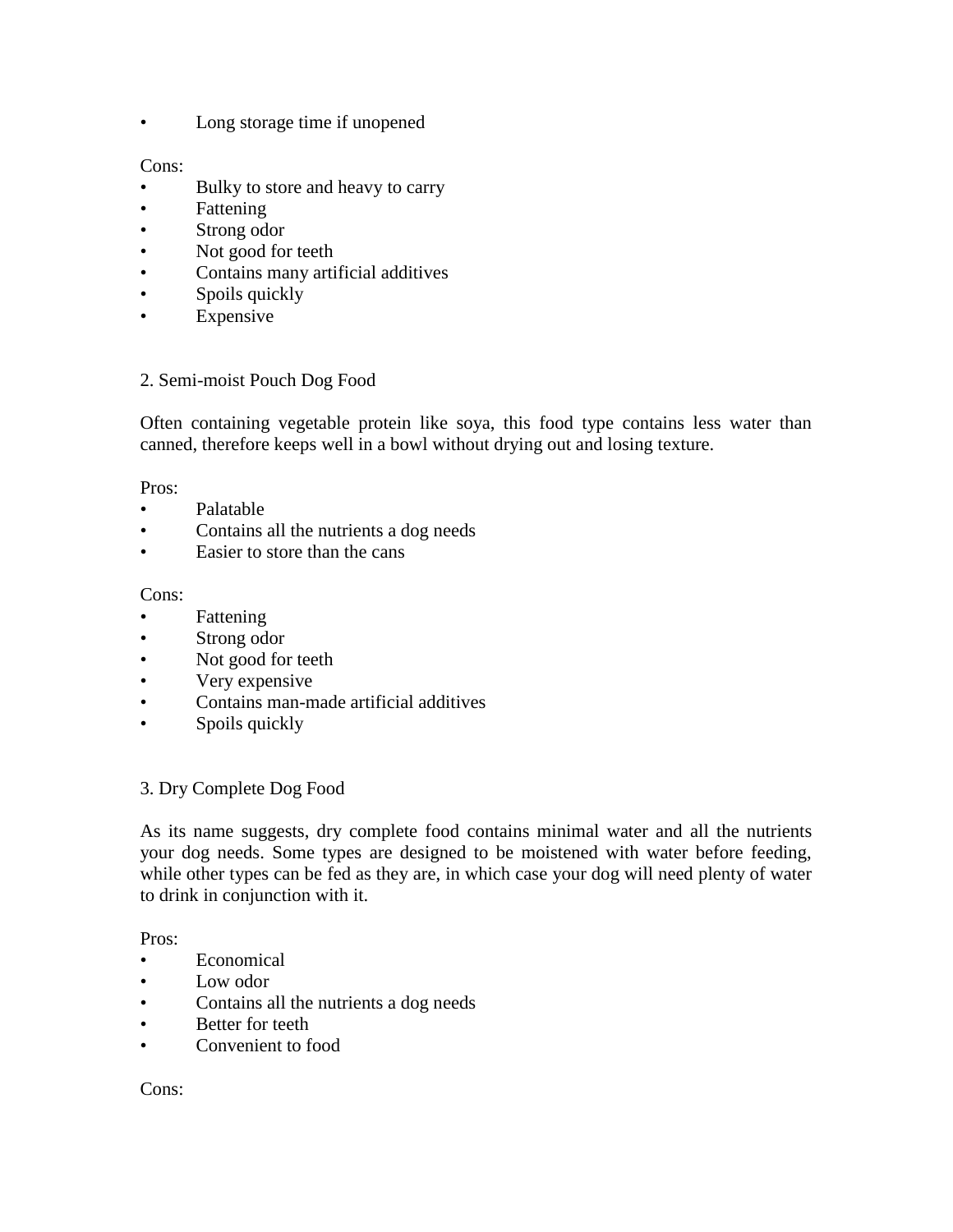- Bulky to store
- Goes off if stored too long
- Not as palatable as canned/semi-moist
- High cereal content can cause problems for gluten-sensitive dogs

#### 4. Dry Complementary Dog Food

Designed to be fed with canned, cooked or raw meat, this food usually comprises cereal meal or biscuits. Fed alone, it doesn't fulfill a dog's daily nutritional needs.

Pros:

- **Economical**
- Low odor
- Good source of energy
- Most are supplemented with vitamins and minerals
- Better for teeth

#### Cons:

- Time-consuming to mix with protein-giving ingredients
- Spoils if stored too long
- Bulky to store

#### Homemade Food

A lot of dogs enjoy homemade foods, but basing a completely balanced diet around these can be really difficult; a vitamin and mineral supplement will likely be needed as well consult your vet for advice.

For easy feeding, particularly for busy owners, it's simpler to stick to proprietary dog food and only give a periodic homemade meal for a treat, or to tempt a dog that is ill and has lost his appetite. In the case of the latter, items such as cooked porridge, boneless meats and fish, and scrambled eggs are often appreciated and easily digested. Always allow cooked foods to cool before serving.

In the succeeding chapters, we'll focus more on homemade dog food - their pros and cons, and how to make each recipe good and sumptuous for your dog.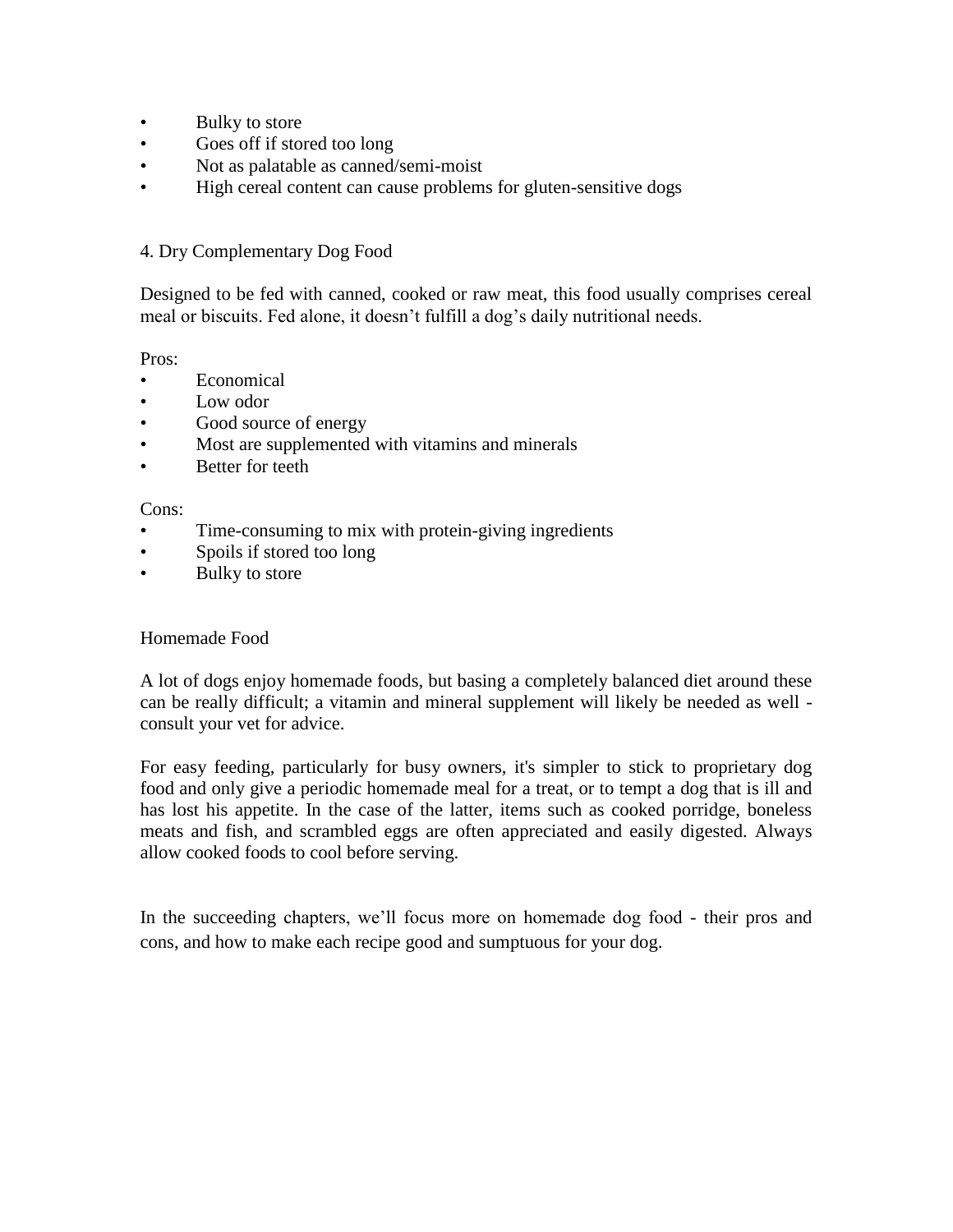# CHAPTER TWO

## **Homemade Dog Food, Is It Any Good?**

Ignore the restaurant doggy bag. Nowadays, more dogs are eating their own patios, gulping down homemade canine food. There have been gradual rises in the number of people who are requesting help with creating homemade diets for their canines, according to majority of veterinarians in the US. The trend to homemade dog food started about a decade ago, and the vast majority of dog owners continue to feed their dogs commercial pet foods. The rise for homemade dog food got stronger after the spring 2007 recall of melamine-tainted pet food.

Apart from product contamination scares, numerous pet owners feel that homemade meals are a fresher option to ready-made pet food. There are also pet owners who have considerable time and have a quite strong bond with their pet and feel that if they're going to maintain a healthy diet, they want their dog to eat healthy, as well.

Owners may also prepare and cook for their pets as an expression of affection since most pet owners see their dogs as children.

# *Balanced Nutrition*

So you're lured to try home cooking for your pooch. Exactly what should you take into account?

Whether owners are getting recipes from a guide book, the net, or via their vet or veterinary nutritionist, one issue tops the list. Owners intend to make sure the recipe is going to supply something that is complete and balanced for their dog. From a nutritional perspective, that's the biggest obstacle that someone has when trying to feed homemade. There aren't any magic foods or ingredients for this.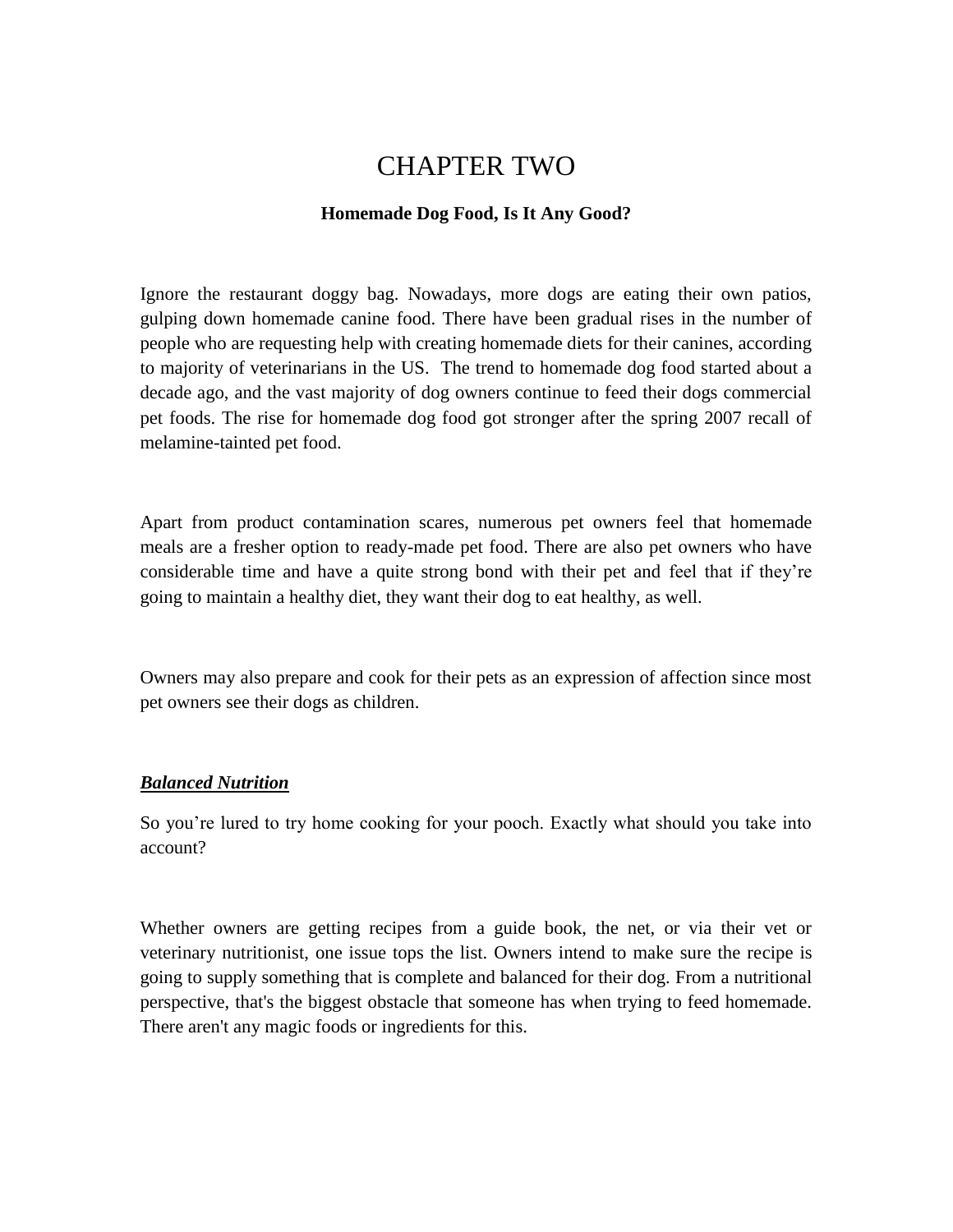Commercial pet foods are designed to provide sufficient nutrients. But dog owners who make homemade dog food must ensure that the diet includes a protein source, a carbohydrate source, sufficient vitamins and minerals, plus some fat. Dogs do have a necessity for a small sum of fat.

Home cooks can blend protein and carbohydrates in a variety of combinations, such as lamb and rice, beef and potatoes, or chicken and pasta. Carbs are an economical source of energy and supply some important amino acids and fatty acids.

Furthermore, a selection of vegetables would be perfectly suitable, even though vets caution towards onions and garlic, which can be poisonous to dogs.

Additional foods to protect your dogs from: raisins, grapes, macadamia nuts, chocolate, and raw meat, which unearths canines to risks, like salmonella and E. coli. All meat must be cooked properly.

Even though owners can find plentiful recipes for homemade dog food online and in books, some professionals encourage pet owners to take the recipes first to their vet and ask if their pet doctor could help them determine if it's balanced.

Moreover, owners doing homemade diets must have their dog and the diet assessed at least twice a year. Owners also need to remember that dogs in different life stages or with health disorders can have totally different dietary requirements than a normal, healthy adult canine.

Owners can also search for a reputable vet nutritionist to assist them produce a balanced diet. Often, these specialists are available through a close by vet school, or may be open to consult with your regular vet by means of phone or the web.

For pet owners who wish to find dog food recipes online, internet sites that are run by board-certified veterinary nutritionists are good source for recipes.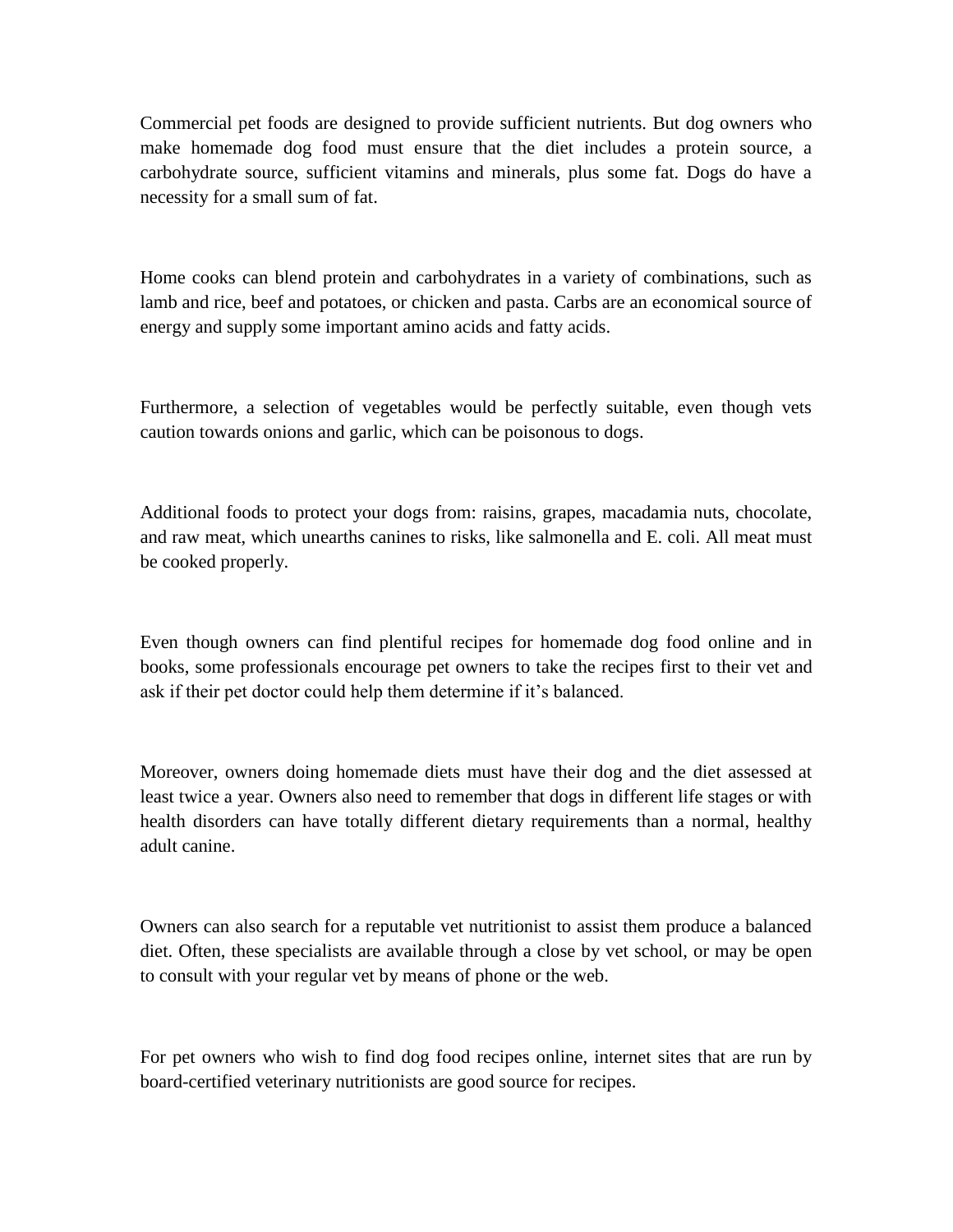### *Supplementation*

Do dogs eating homemade dog food require supplementation to make certain they're getting sufficient nutrients? The answer is YES.

Specialists say nutritional inadequacies can result in health issues. Calcium is among the most common deficiency in a homemade diet plan that isn't professionally balanced. When canines don't get adequate calcium, they're vulnerable to a condition known as nutritional secondary hyperparathyroidism, which can result in soft bones and bone injuries.

Vets have seen these kinds of results on young dogs consuming unbalanced homemade diets. They see issues with their bone growth -- they're clearly not growing normally, thus you'll see bent limbs, or they're really bent and bowed. Sometimes, it may also be serious enough that they see actual broken bones.

Apart from calcium, other vitamins and minerals are crucial, too, such as magnesium, iron, and zinc. These nutrients need to be covered, which can be very tough for homemade dog food.

Canine owners must ask their vets with regard to supplementation.

# *Time and Cost*

Needless to say, it's more time-consuming to cook than to buy commercial dog food at the store. As for expense, a lot will depend on the size of the dog.

Large dogs, for example, Saint Bernard and Rottweiler, are more expensive to feed compared to small breeds. If you have a dog that's over 50 or 60 lbs. -- for instance, you have two or more of them -- obviously, the cost will be more, compared to the owner that has two tiny Yorkie.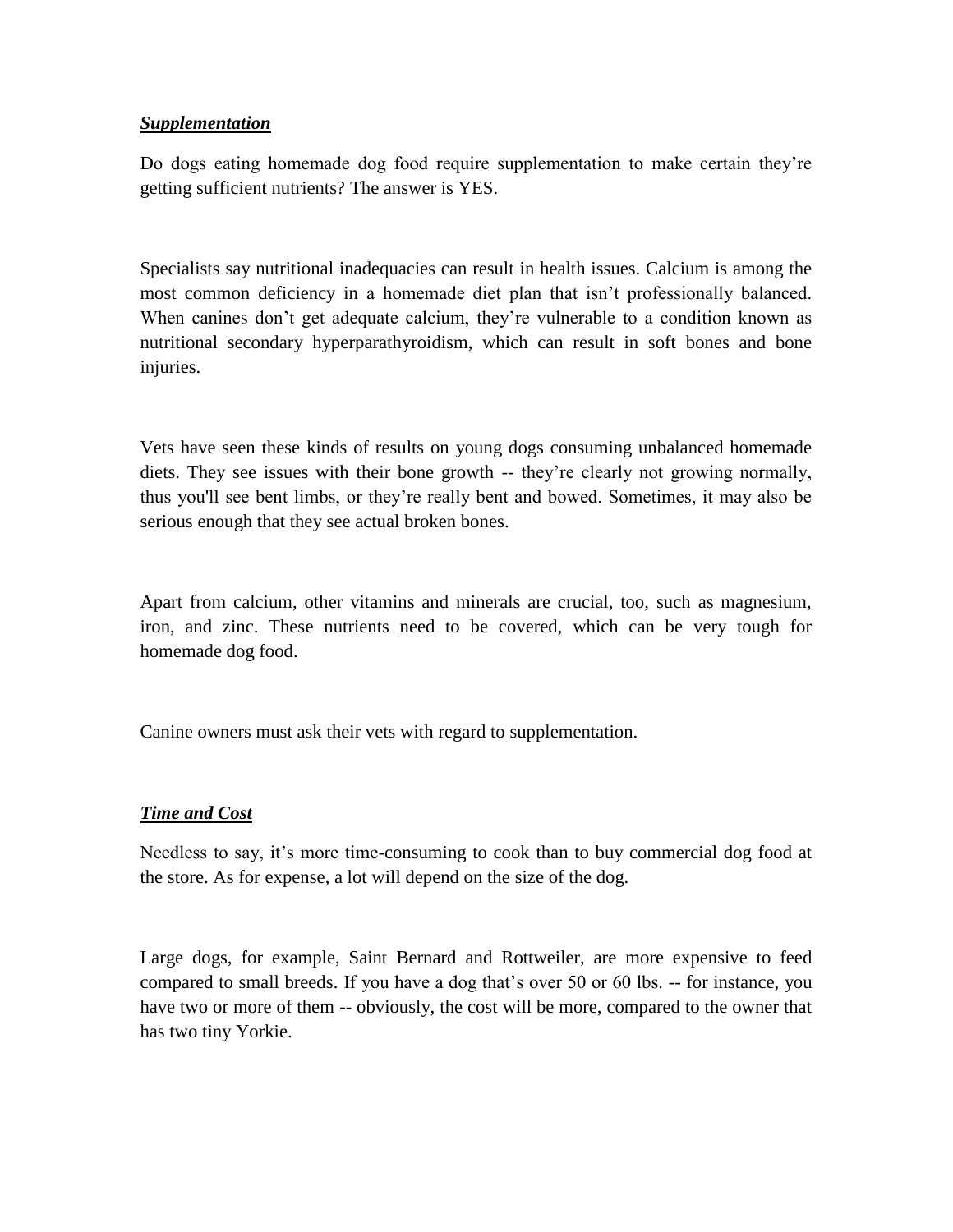It's also critical that owners keep in mind to stay thorough and strictly follow the suggested dietary formula. A lot of owners, as time passes, will make little alterations in the diet as a result of ease of cooking or price of ingredients, an event known as recipe drift. You should not make these changes without conferring with a vet, as they could trigger malnutrition.

# *Shelf-life and Storage*

Packaged foods have a long shelf-life. Not so with homemade meals. It's an advantage that with homemade food you're opting for fresh ingredients; it's a disadvantage that you don't have a long shelf life.

For small dogs, owners can make a big batch, freeze it, and take out servings as required. This is going to last for some time. But meals for large canines are best kept in the refrigerator since it's most likely going to be gone in just a couple of days.

The important thing: Home-cooked diets can be very healthy and gratifying for owners, but demand a commitment of time and extra cost from the owner, and assessment with a vet to make sure the diet is not causing the dog harm.

# *Homemade Recipes*

Which would you prefer for dinner - a microwaveable TV dinner or a homemade concoction at home? Just about everyone has eaten both, and have a personal preference. Odds are, whoever is making the homemade food can do a lot better than a frozen brick of "food." This situation may make it simpler to empathize with your canine when you fill his bowl with nuggets of processed meal and he looks up your with the facial expression that just about say, *"are you be kidding me?"*

Or perhaps, your furry best friend is more than willing to scarf down anything that gets in his bowl. If so, you may want to ask yourself, "Is traditional dog food the best thing for him?" Your dinner alternatives may well be a no-brainer, but finding the right option for your pet isn't usually that simple. He's counting on you to make the healthiest, and yes the most pleasurable, selections for him.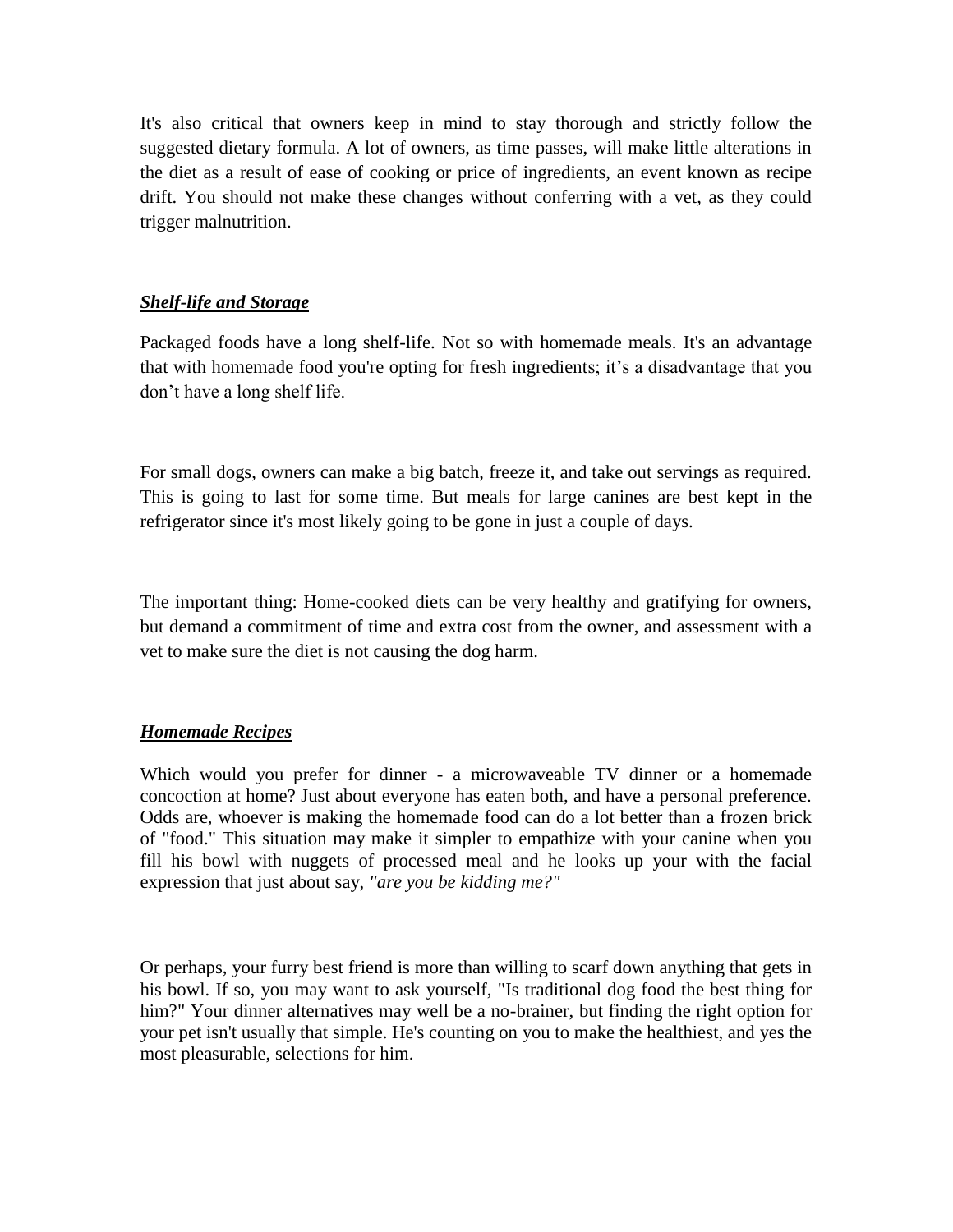When you make food at home for your pet, you're guaranteed that your dog is eating foods that are clear of preservatives, additives, and chemicals that are often present in commercial dog foods. The big question is: is this enough to meet his daily nutritional requirements?

#### *Various Kinds of Homemade Dog Food*

Yes, there are. Just like human food, homemade dog food can be classified so as to filter the search for your furry friend's best diet. But, lines may be blurred, and ideas can overlap. For example, you may decide to feed a raw dog food diet while staying away from all of the foods that specialists have deemed possibly damaging. Or you may choose to use holistic health concepts while using all organic and natural ingredients. That is what homemade dog food is centered on, after all - modifying your dog's diet in a manner that fulfills you both.

#### **Raw Dog Food or Biologically Appropriate Raw Food (BARF)**

Your dog is a wild animal that's been domesticated. And, as with human beings, any species' best diet is its indigenous one. And a dog's native diet is meat. Furthermore, numerous would attest that raw meat is ideal. Unlike human beings, dogs aren't usually prone to conditions lie salmonella and e-coli.

#### **Organic Homemade Dog Food**

You'd have to be living under a rock if you've overlooked all of the fuss pertaining to organic foods. An entire bunch of people believe that bug killers, herbicides, human waste, sewage gunge, radiation, genetic changes, and synthetic additives have no place in or on our produce. But how about meat? Are you aware that your meat - and the meat that you prepare for your pet - can be organic and natural, as well?

Organic meat is farmed from animals that have been grown devoid of synthetic growth hormones or medicines, and have not been fed animal by-products. Organic and natural foods provide no more nourishment than conventional ones, but their appeal is strictly about what's NOT inside them. You'll be spending more though for less but, it's much less of what you don't want and don't need. Most grocery store carry organic meat nowadays so finding them won't be a problem.

#### **Homemade Holistic Dog Food**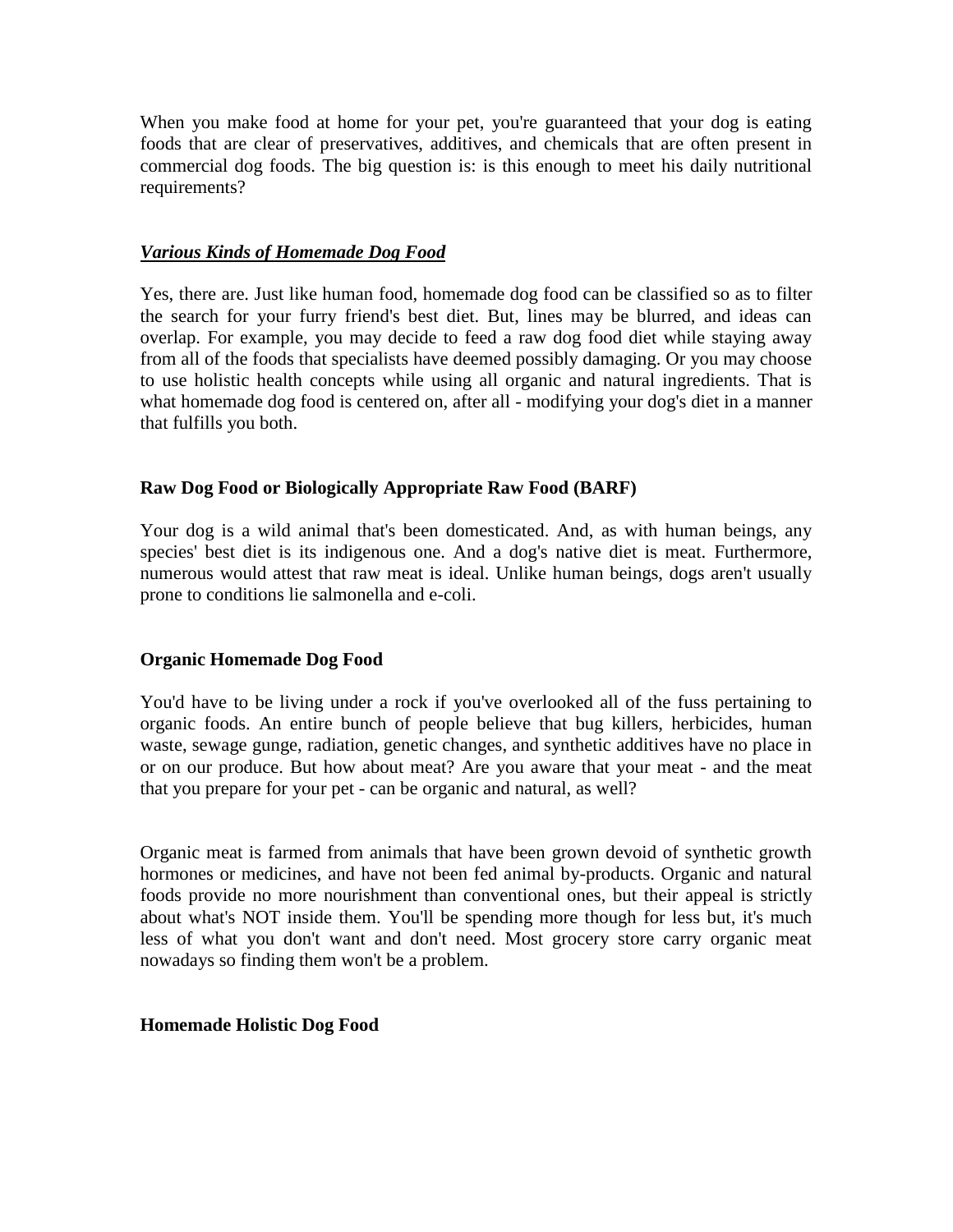Holistic feeding approaches and medicine stand upon the concept that feeding the mind and body assists to regain and manage health and vigor. Principles consist of ideals like balance and assortment. Holistic diets may be given raw or cooked - your decision.

Meal rotation and assortment is important to holistic health principles, just like variety is vital to your own good diet regime. Holistic dog food concepts dictate that grains are acceptable for dogs - in line with the premise that when dogs eat wild animals, they likewise ingest the contents of the stomach of those animals, which includes grains and greens. Many holistic dog food recipes are positioned around two parts protein, one part carbohydrates, and one part veggies. Using these guidelines, you are able to create a variety of recipes.

# **Do Supplements Have A Spot In Your Pup's Diet?**

Though views differ significantly, it's a belief of many others that a healthy dog's nutritional specifications can be fulfilled with nothing more than food and exercise. Calcium supplement and Magnesium levels are often the only two deficiency considerations when feeding a homemade dog food recipe diet.

You may boost calcium with unflavored yogurt, white cheese, pulverized egg shells, and sardines. Vitamin D to discharge the calcium can be acquired from cod liver oil or time spent outside, on a sunny day. Magnesium is found kelp and spinach, that are both acceptable, but only when steamed first.

# *The Unquestionably Healthy Dog*

Regardless of feeding principle that you select for your dog, some values encounter little discussion among pros:

- Canines need protein vegetarian diets are broadly disputed and don't offer complete nutrition for animals that are generally carnivorous.
- Commercial dog foods that include a large portion of grains provide little nutrition.
- Some commercial dog foods include additives and a lot more sinister components, like cancerous tissue, by-products of ill animals, shelter kills, and synthetic ingredients.
- Harmful toxins aren't strangers either.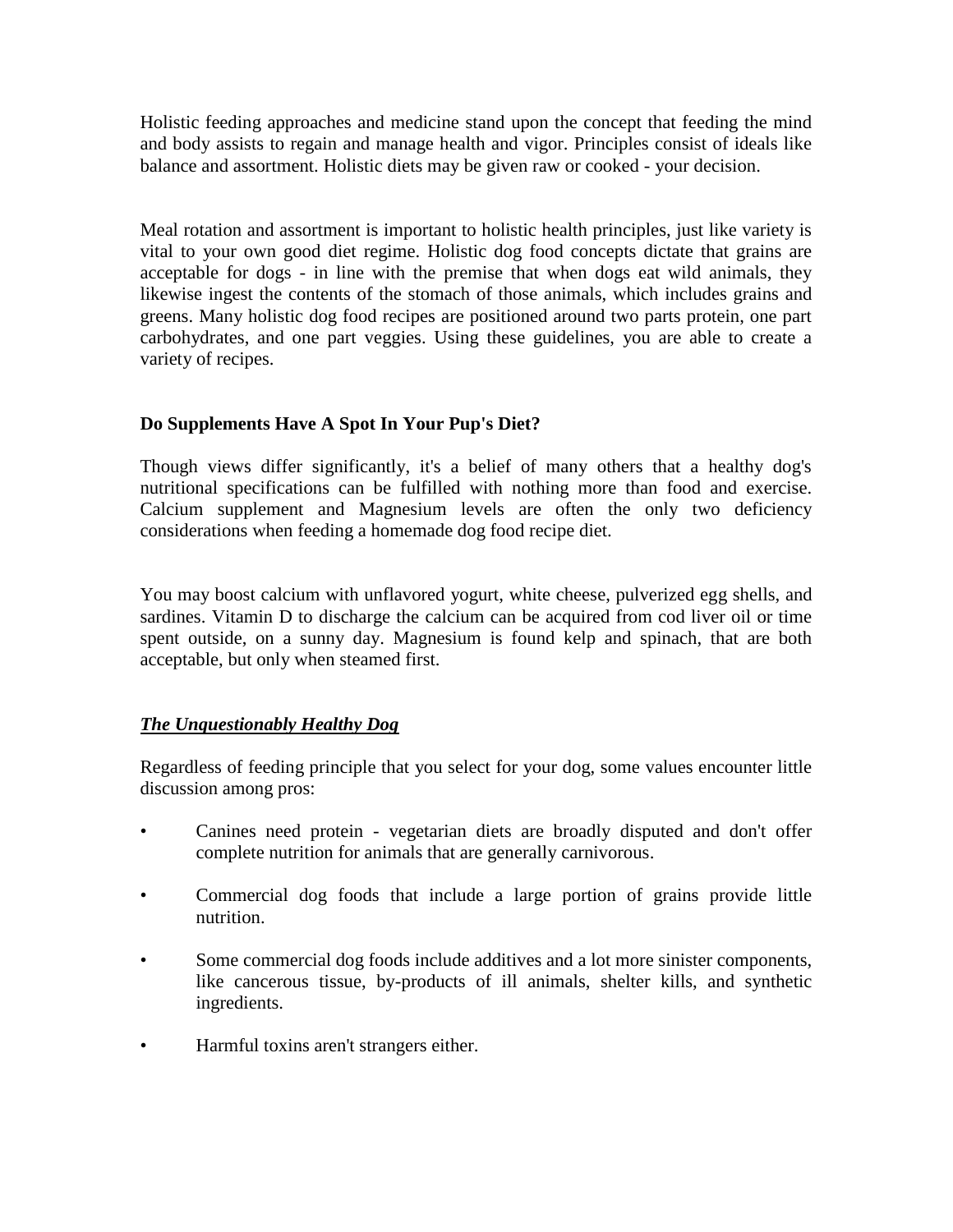• Foods that are not good for you are most likely bad for your dog. Fried foods and sugar-laden goodies sabotage other valiant endeavors and provide little if any nourishment.

# *So, Should You Cook For Your Dog?*

Not surprisingly, you may feel stressed out at the notion of feeding your dog from your own kitchen. Perhaps you have little time to cook even for your own human family. Take into account using the following time-saving suggestions to make your dog's improved wellness and longevity achievable:

- Instead of dicing fresh veggies, keep bags of frozen ones readily available.
- Instead of pureeing veggies, make use of prepared baby food.
- Prepare meals ahead of time and freeze in individual helping sizes.
- Eat what your pet eats make meals that everyone in the family, human and canine can enjoy.
- Strike a deal with your grocer or butcher. Talk to him about what you want, and schedule a specific day of the week when you are able stop by and acquire what he's reserved just for you.
- Use your slow cooker. Put approved ingredients into the slow cooker before going to work.
- Involve the whole household.
- Use the pleased expression on your pet's face to energize your finding of some extra minutes daily to give him homemade food.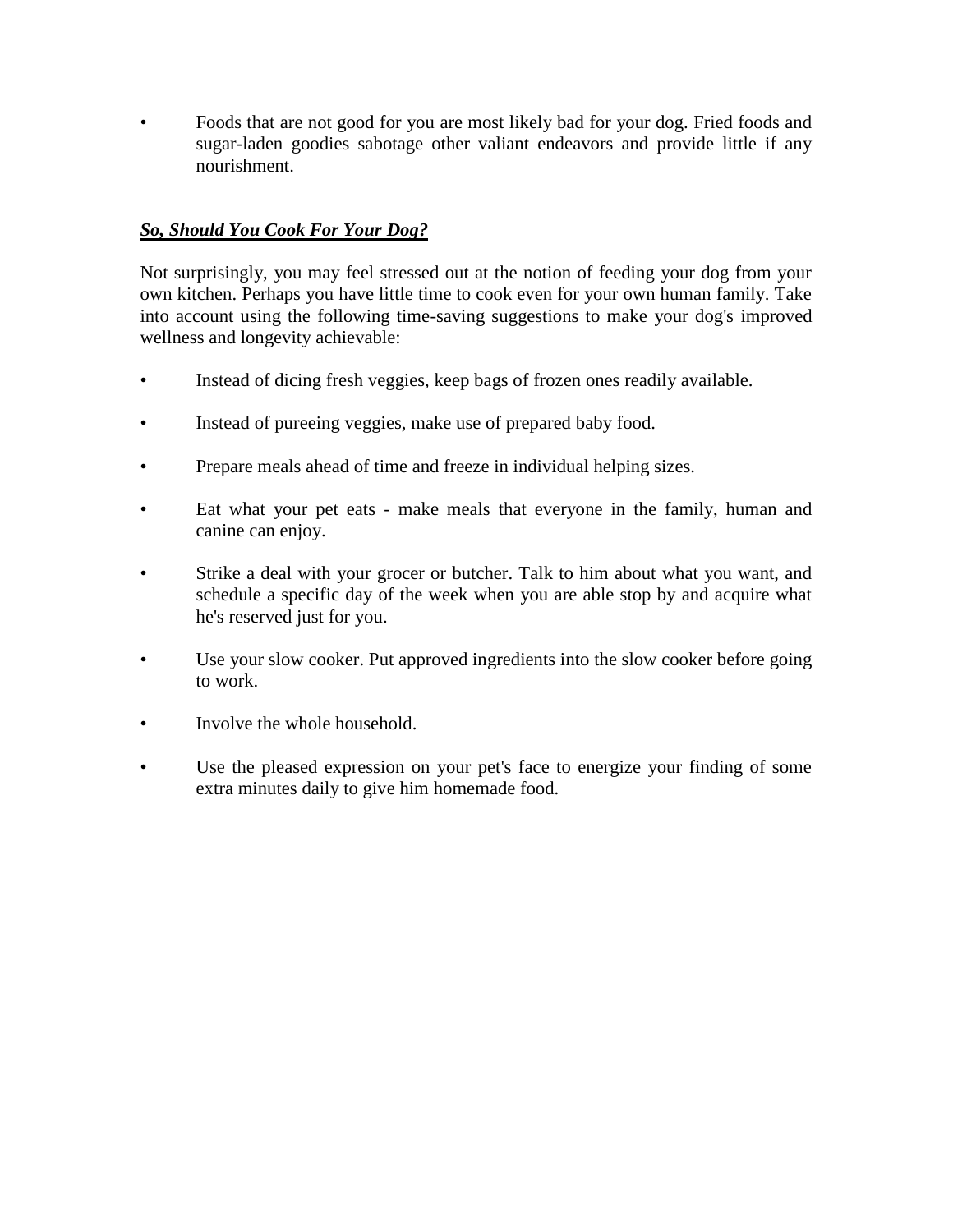# CHAPTER THREE

#### **Homemade versus Store-Bought Dog Food: Which Is Better?**

It is essential to decide on the right diet for a dog. This chapter points out the benefits, along with the drawbacks, of homemade food and store-bought food. Is one superior to the other? What are the variations between do-it-yourself and store-bought pet food? Many dog owners have contradictory views with regards to choosing the best food for their pet. These points can help to determine whether homemade food or food purchased from a store is way better for your pet.

#### *Nourishment*

Nutrition needs to be your primary concern when selecting the right food for your pet. Store-bought food may appear to be the healthiest, and most reliable option, however, many incorporate preservatives, chemical compounds and additives that aren't healthy for your dog. Don't assume all dog food can is junk, but you must check out the labels cautiously to help you find the right store-bought food for your pet.

Alternatively, homemade dog food doesn't incorporate any chemicals and only contains natural elements. Even so, if you choose to make your own dog food, you must be certain that it meets your dog's nutritional requirements. Both store-bought and homemade pet food can be nutritious but it's your decision which you choose to feed your dog. You must obtain the endorsement of your vet before selecting a diet for your pet.

#### *Assortment*

Homemade food has a tendency to offer a greater variety of tastes and flavors than storebought food. Store-bought pet food generally only is available in a small selection of various flavors. If you would like your dog to savor a diversified diet, you might like to think about homemade food. You'll find recipes for a selection of different dog food and treats on the internet. Your dog will take pleasure in the effort you put into producing new and delicious treats and food for him to chow down.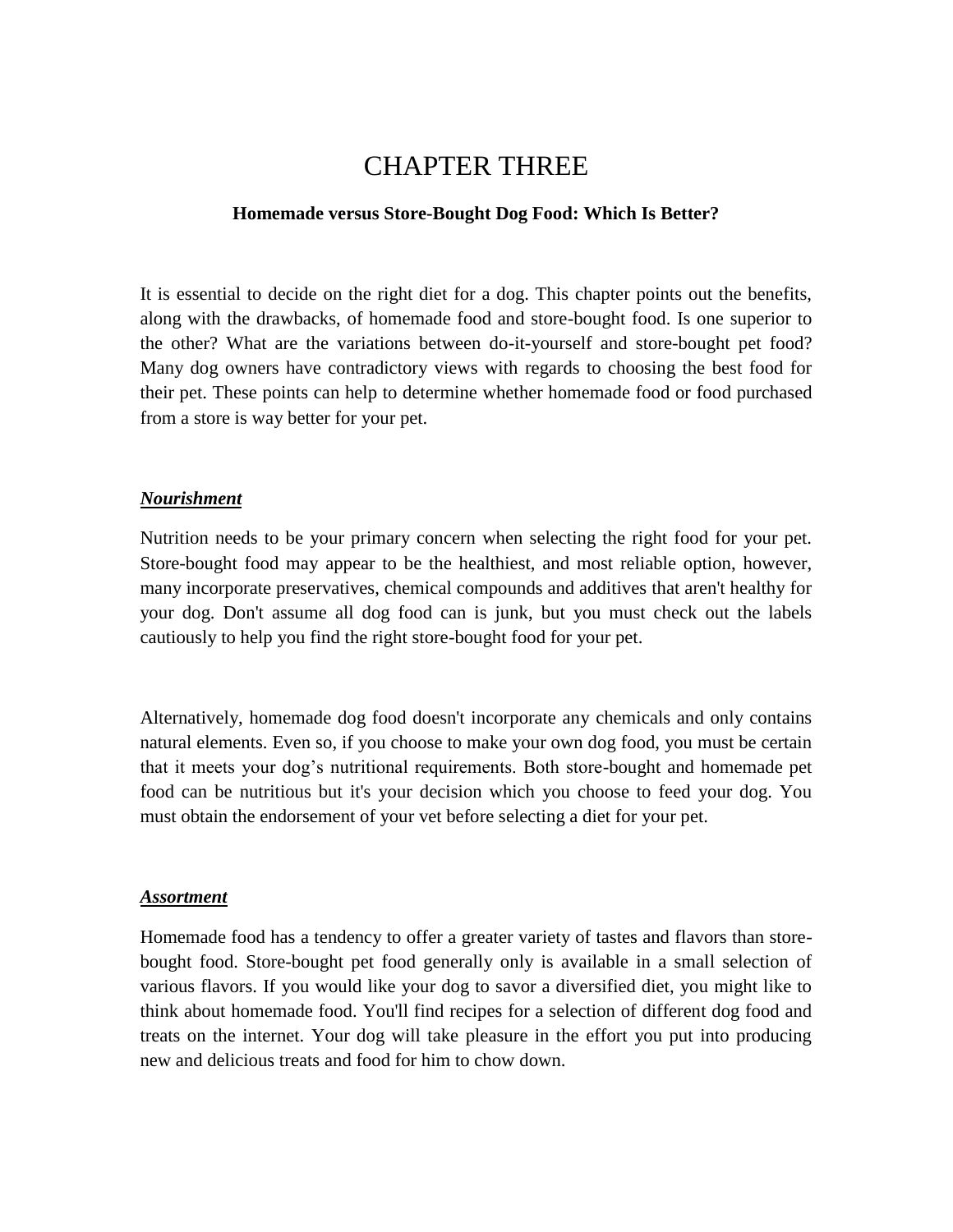#### *Management*

If you opt to give your dog homemade food, you'll have full control of what your pet eats every day. You can make sure that your pet doesn't eat any potentially dangerous components. If you choose to feed your dog store-bought food, may very well not know exactly what your dog consumes. If control is essential to you when it comes to your dog's diet, a diet of homemade food will be the best choice.

# *Expense*

Is there a variation in cost between store-bought and homemade pet food? Not really. If you decide to purchase high-quality and organic products for your homemade dog food, it'll be costly. If you opt to buy the best, premium brands of dog food in the store, it will likewise be pricey. If you choose your manufacturers or ingredients meticulously, you can lessen the cost of dog food. Above all, you shouldn't bargain the health and wellbeing of your pet.

It's completely your choice, as the owner, whether you choose to provide your dog homemade or store-bought food. If you opt to make any changes to your dog's present diet, you must ensure that you introduce new foods little by little to avoid diarrhea and digestive difficulties.

# *Which Is More Cost-Effective: Homemade or Store-Bought Dog Food?*

Cooking for yourself is practically always less expensive than buying ready-made food. But, how about for your dog? Whether homemade dog food cost less than store-bought is determined by a couple of elements, like what grade of commercial dog food you purchase and what ingredients you work with to make your homemade dog food.

#### **Processed Dog Food: Canned**

The cost per 12-ounce can of dog food varies widely based on the manufacturer. A midrange brand pet food or store brands charges around \$1.25 each can. A normal premium can of dog food costs about \$2.50. The price per 16 ounces for basic canned pet food is \$1.67, and \$3.33 for high quality canned food.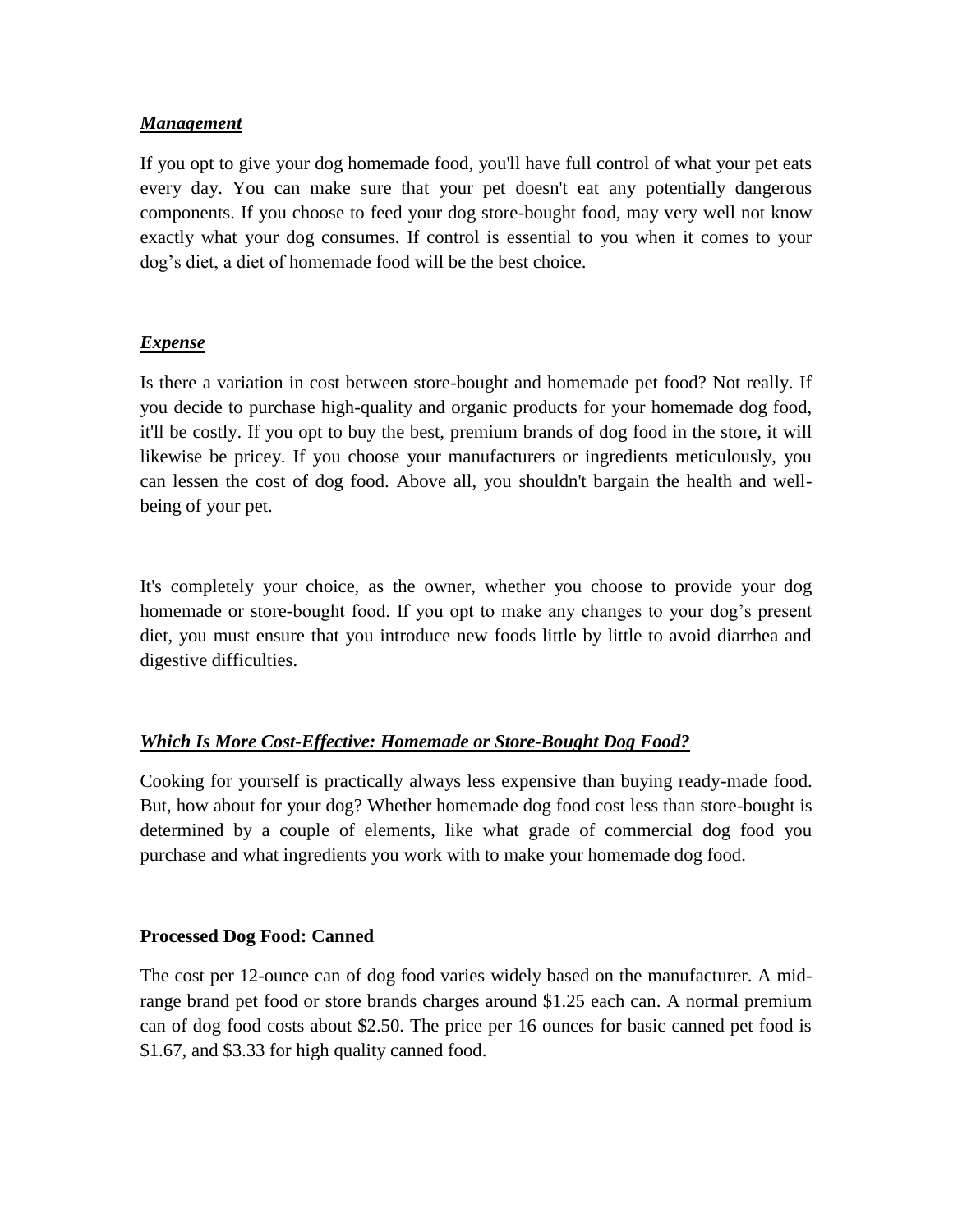Remember that when you compare dog food rates, you can generally feed your dog a little less of the higher-quality brands and still offer your pet with similar nutrients.

#### **Processed Dog Food: Dry**

Yet again, the cost of dry dog food differs a lot with respect to the brand and grade. For midrange dry food, the price per 30-pound bag is about \$35. High quality dry dog food averages \$65 for a 30-pound bag. So, the cost per pound for dry midrange pet food is \$1.17 per pound. The cost per pound for kibble is around \$2.17.

#### **Homemade Dog Food: Regular Ingredients**

The chances are nearly endless when you're making homemade dog food. The value to make home-cooked dog dinners is determined by the ingredients you decide on and changing rates. Dog food recipes derive from a ratio of three-fifths meat, one-fifth grain and one-fifth veggie.

#### **Homemade Dog Food: Organic Ingredients**

You could decide you want to work with organic products in your home cooking to compete with the top-quality dog food brands. The value for organic ingredients is pretty much always higher.

# *Common Myths and Misconceptions about Homemade Dog Food*

It's been a couple of years since the first melamine-related pet food recall, and in the course of that time, more dog lovers than ever decided to turn to homemade diets- cooked or raw-as coverage from potential issues with commercial pet foods. Is homemade dog food really prevention against dangerous canned foods? Sure, it can be, IF it's nutritionally balanced and accounts for your dog's breed, age, weight, activity and overall composition.

To help dog owners who wish to switch to homemade diet for their dogs, here are eight of the most common myths and misconceptions about homemade dog food. Bear in mind though that this applies to adult, healthy canines.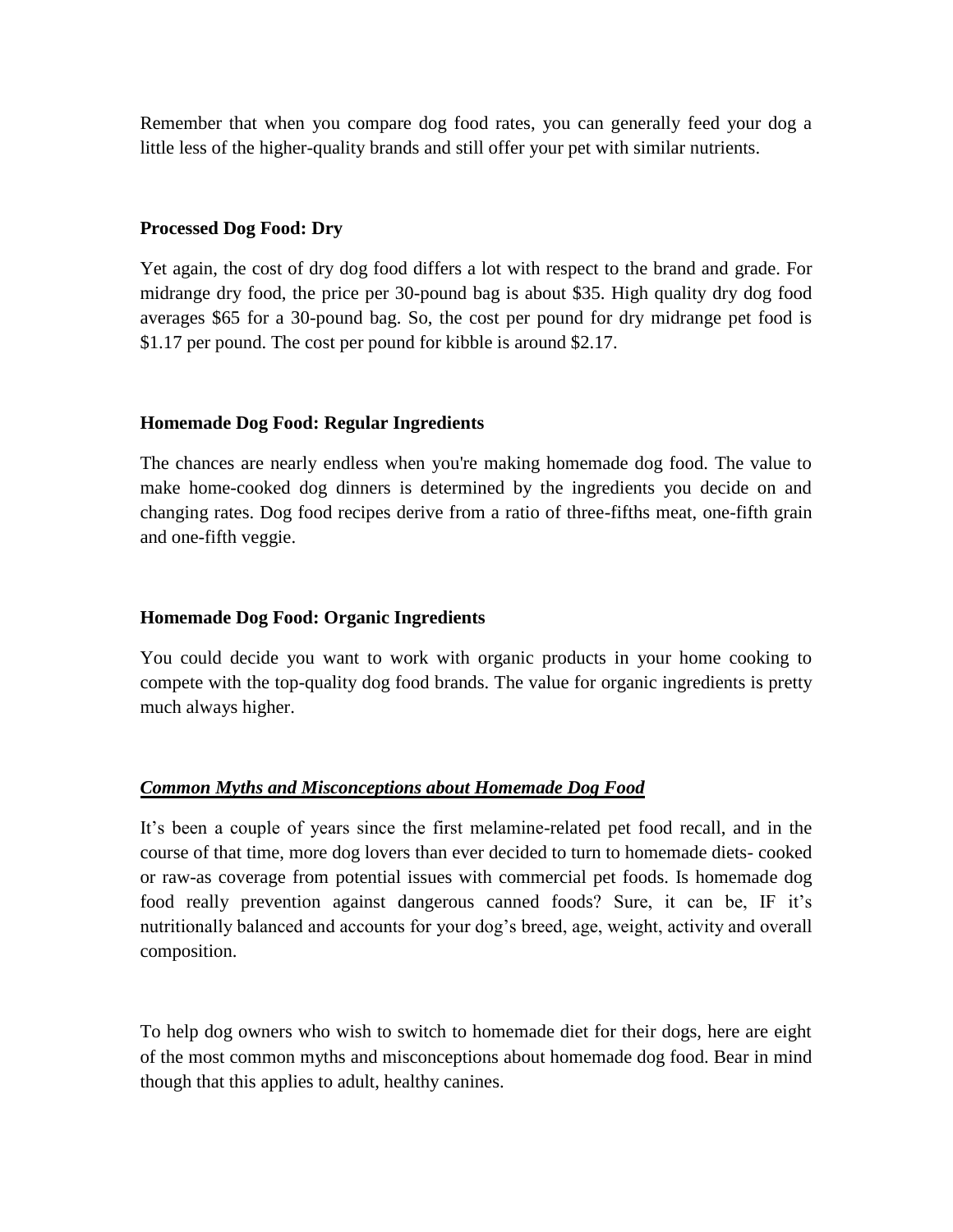*Using fresh, balanced foods will, as time passes, meet my pooch's needs if I deviate the diet plan enough.*

There are certain grounds for this perception; fresh produce truly are more bio-available compared to those made with ready-made ingredients. Furthermore, when an owner preps food at home, she is exactly aware what's going into the food. Nevertheless, when examined, even diets depending on balanced, fresh produce can still show up short of a number of nutrients a dog's needs.

Make-up on this by doing research on the actual nutrient requirements of your pooch; what this means is reading through various books, conversing with nutrition experts and vets, and starting to think with respect to both components and nutritional needs.

*A multi-vitamin put into the meals will take care of any holes.*

The issue here is this: exactly which multi-vitamin do you use? Any un-supplemented home-prepared diet will be short of some nutrients and ample or loaded with others. But since there is no conventional formula for human multi-vitamins and they vary in what they consist of, just throwing one in the dish isn't the solution.

Deciding on an all-purpose multi made particularly for dogs doesn't always solve the issue either. These generally contain surprisingly low levels of nutrients since it's assumed they'll be put into commercial food, and they are unlikely to supply enough supplements to complete a homemade diet.

*Adding yogurt to my dog's food every day meals can help her get enough calcium.*

Canines need pretty high amounts of calcium, and plain yogurt definitely WON'T make the grade. Unless you wish to put 40 cups of yogurt to your dog's meals every day. Calcium supplement is constantly required if you aren't feeding raw bones.

 *My personal diet is a result of a careful study of human nutrition books, and I just adhere to similar rules with my pet.*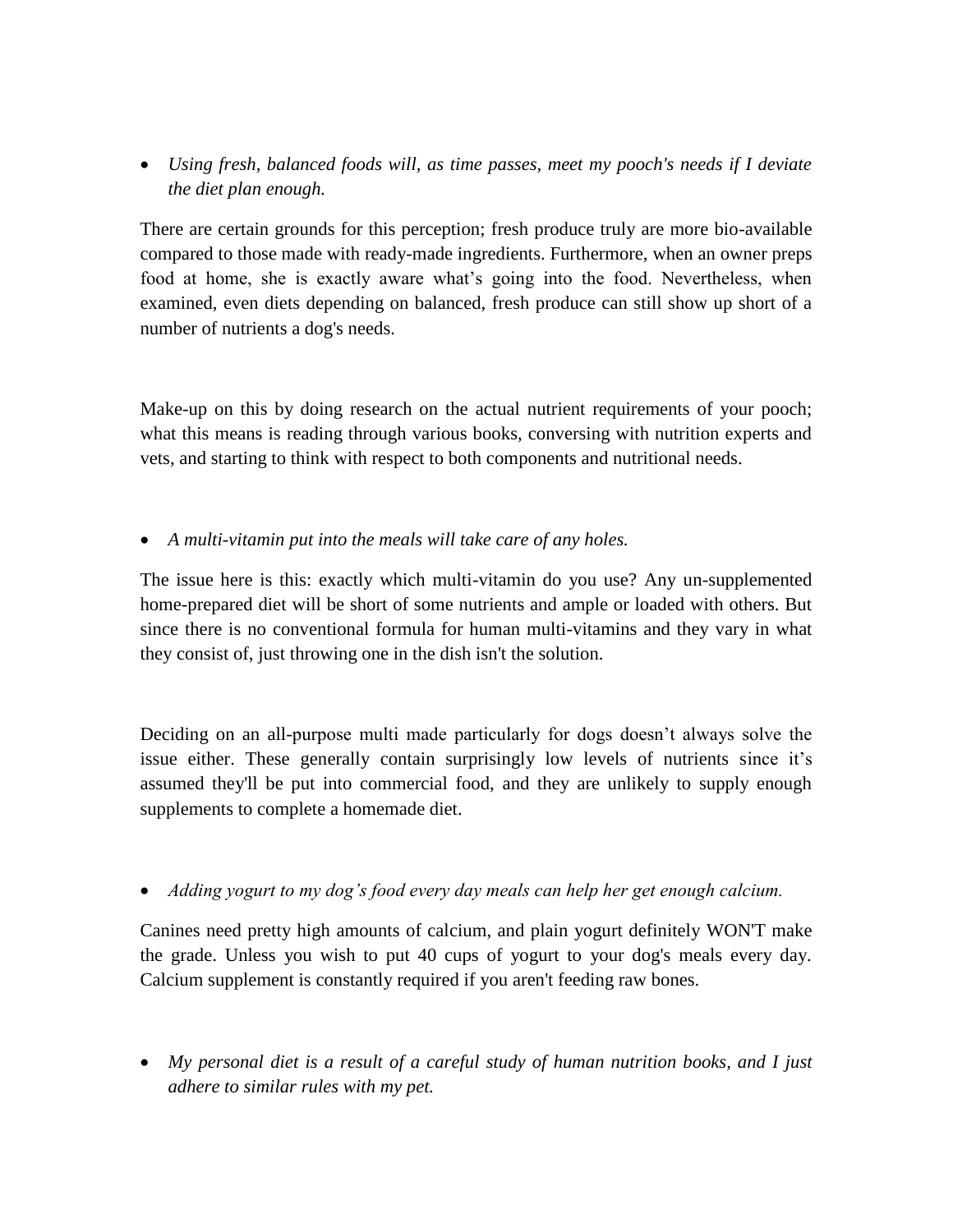This can be a quite typical assumption however, it is inaccurate. Present dietary guidelines for humans aren't usually well suited for dogs.

# *My doggie had some soft bowels, so reducing down on fiber will fix that.*

Fiber is a crucial dietary element, and the kind of fiber you use matters more than the quantity.

In case your dog has soft bowels on a homemade diet, move to bland meals or trim down the volume of food by about 30 % for a day or so, and look for other signs that might reveal an illness or unwanted organisms. If the issue doesn't clear up within a couple of days, speak to your vet.

• *I make use of a lot of fresh vegetables in my dog's diet since they offer a great number of health benefits.*

Veggies' factor in the dog diet has become a topic of substantial debate. One approach holds that incorporating them is unacceptable, since canines are carnivores and don't need plant matter. Others stress the requirement for both veggies and fruit to improve not just essential vitamins and minerals but also phytochemicals that could shield your pet from disease.

The thing is dogs' systems tend to be more versatile than other animals, and veggies provide a lot when it comes to health advantages. But once again, we're confronted with the all-important concerns, *"How much vegetable and what kind?"* Some veggies have factors that may hinder the absorption of nutrients, yet others contain solanine - an alkaloid that some think worsens inflammation. Work with veggies sensibly: Minimize dark leafy greens. Green beans and carrots are often safe bets, and pumpkin and sweet potatoes are effectively accepted.

*Canines don't need carbohydrates, and whole grains can be harmful for them.*

Dogs can process adequate glucose from a diet composed of fat and protein alone.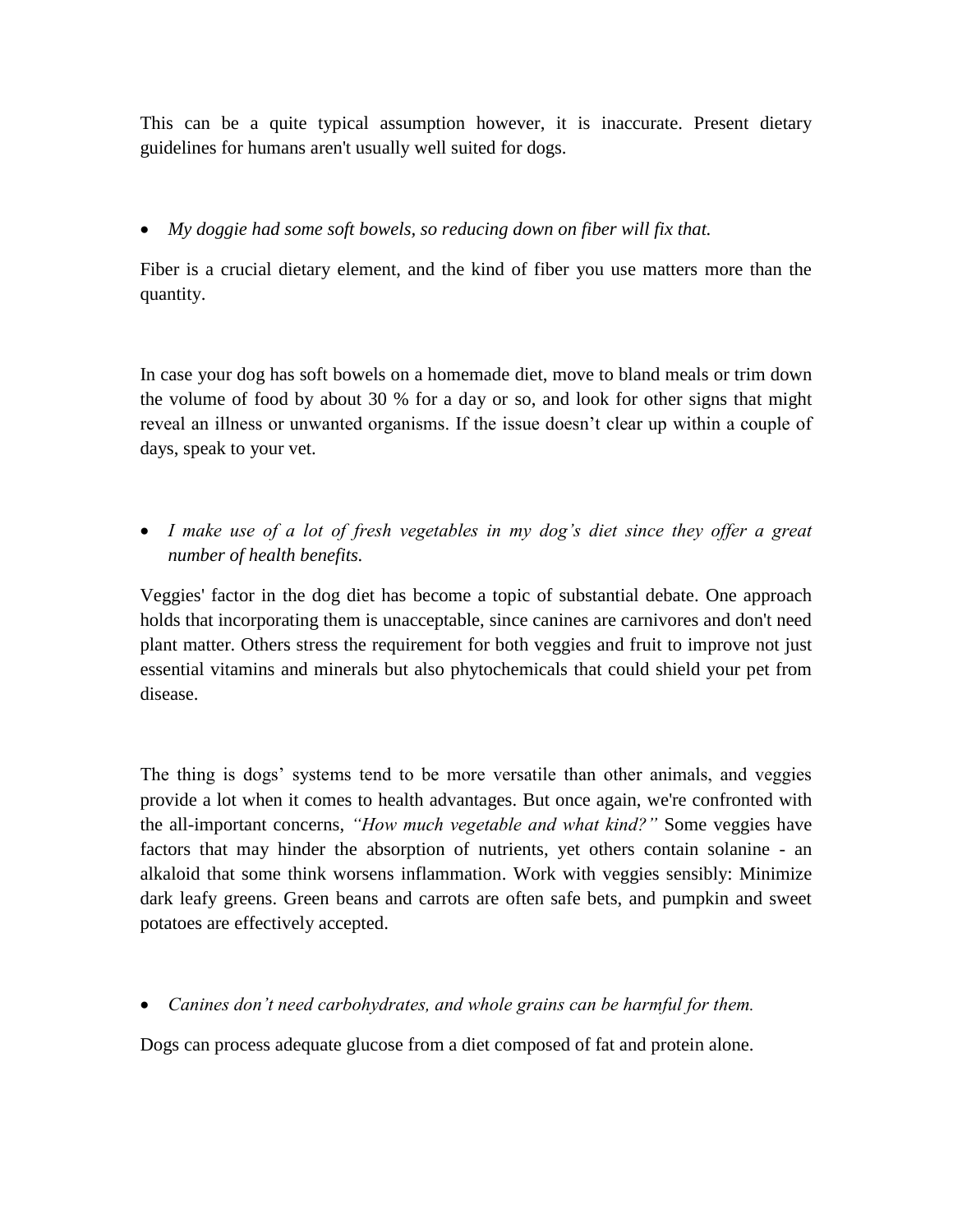This means is that deficiency of carbohydrates won't result in a recognizable deficit in the manner that an absence of Vitamin C in humans will generate. It doesn't, nonetheless, imply that a carb-free diet is advisable. The best bet is to try to maintain levels consistent so if necessary, you may make changes.

 *A raw food diet is usually better than one that's cooked since canines fed raw don't get sick.*

Raw diets deviate in type; some look for nutrient balance while some use a "prey model" strategy, which imitates the diet of wolves or wild dogs as strongly as possible. These diets have grown to be massively popular over the past ten years, and to be sure, there are canines that totally thrive on them. However, some don't. As with a cooked diet, it's necessary to ensure proper formula. Raw diets have downsides as well as rewards, and may not be ideal for every dog.

# *Caution*

Many vets, while recognizing that pet food recalls and the low quality of some dog foods brings about concern, still believe that homemade diets, when fed solely, may lead to dietary instability and vitamin/mineral deficiencies that could pose risks to dog health. As a result, if you decide to feed your pet a homemade diet, it is crucial that you comprehend and supply what your dog needs to remain healthy; vet nutritionists can help in creating appropriate homemade diets. While extreme care was given to provide safe recommendations and precise instructions in this chapter, it's not possible to calculate an individual dog's response to any food or ingredient. You should consult your vet and make use of personal judgment when employing this information to your own dogs' diets.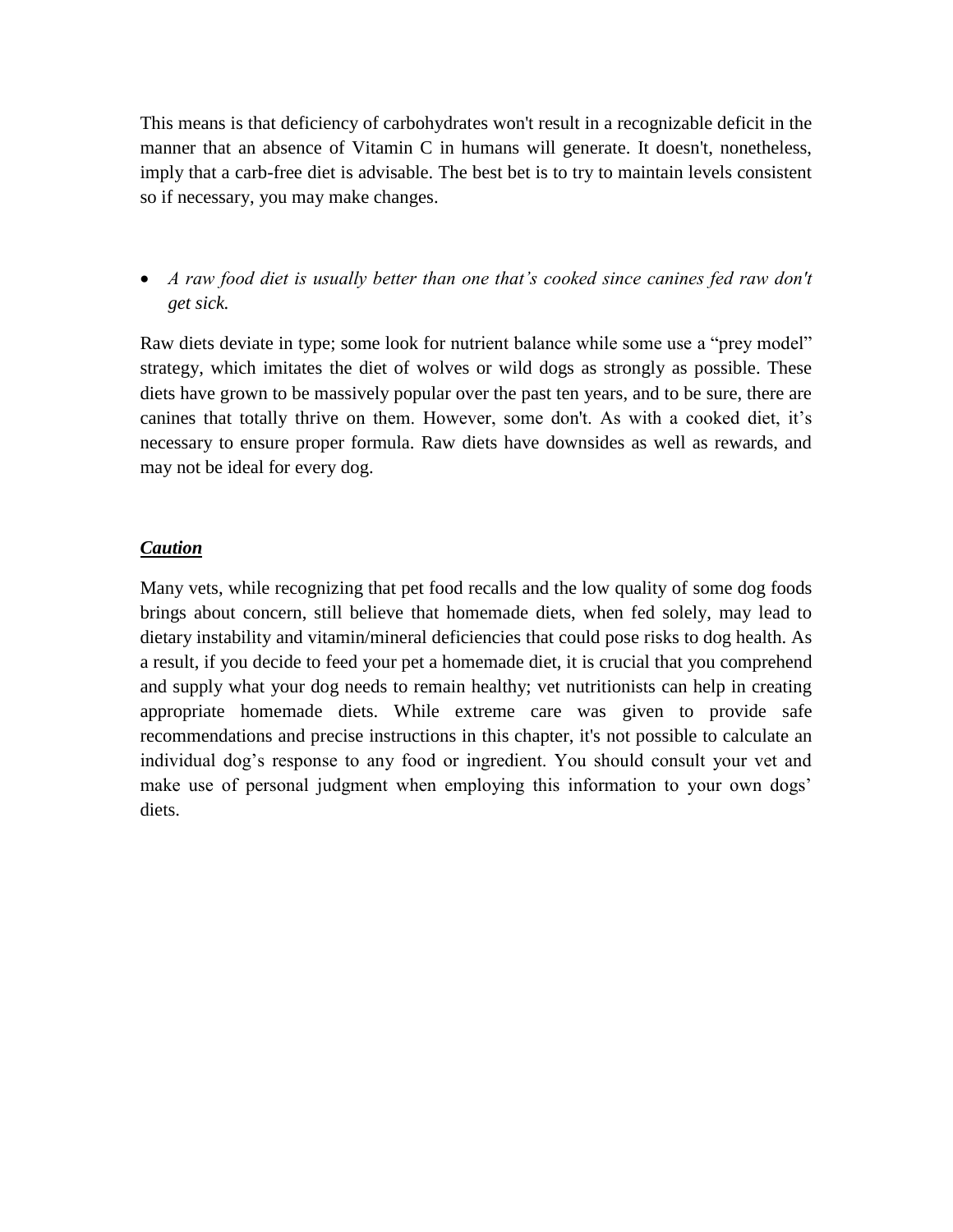# CHAPTER FOUR

# **Homemade Dog Food and Treats Recipes**

Several ready-made dry dog foods, commonly known as kibble, is stuffed with toxins, carcinogens, allergens and components that present your dog with inadequate base nourishment. Converting your pet from commercially produced, highly processed kibble to homemade dog food eater can be of significant advantage to your pet's general health.

Homemade dog food is arguably healthier than the ready-made dog food you can find in the supermarket, pet stores and vet clinics. Making your own dog food, however, take a little more time, but you can make extra and store it in the freezer.

Listed below are rather nutritious, easy to make dog food recipes that you can prepare and cook for your dog. The ingredients used are chosen to aid your pet's overall wellness, boost his disease fighting capability, reduce the chance of cancer, aid oral health, and more. When buying the ingredients used in the recipes, you can choose if you want to go organic or otherwise; but even if you choose the latter, rest assured that the recipes are carefully created to be packed with the right, good nutrition every canine needs.

# *Homemade Dog Food Recipes*

# **Beef and Vegetable Balls**

Some canines prefer meaty treats over sweet ones. This recipe has hearty meat flavor and good aroma that all dogs really enjoy.

You'll need:

- 2 6-ounce jars of organic beef and vegetable baby food
- 1 cup of whole-wheat flour (or white substitute)
- 2 cups of dry milk
- $\bullet$  1 cup of water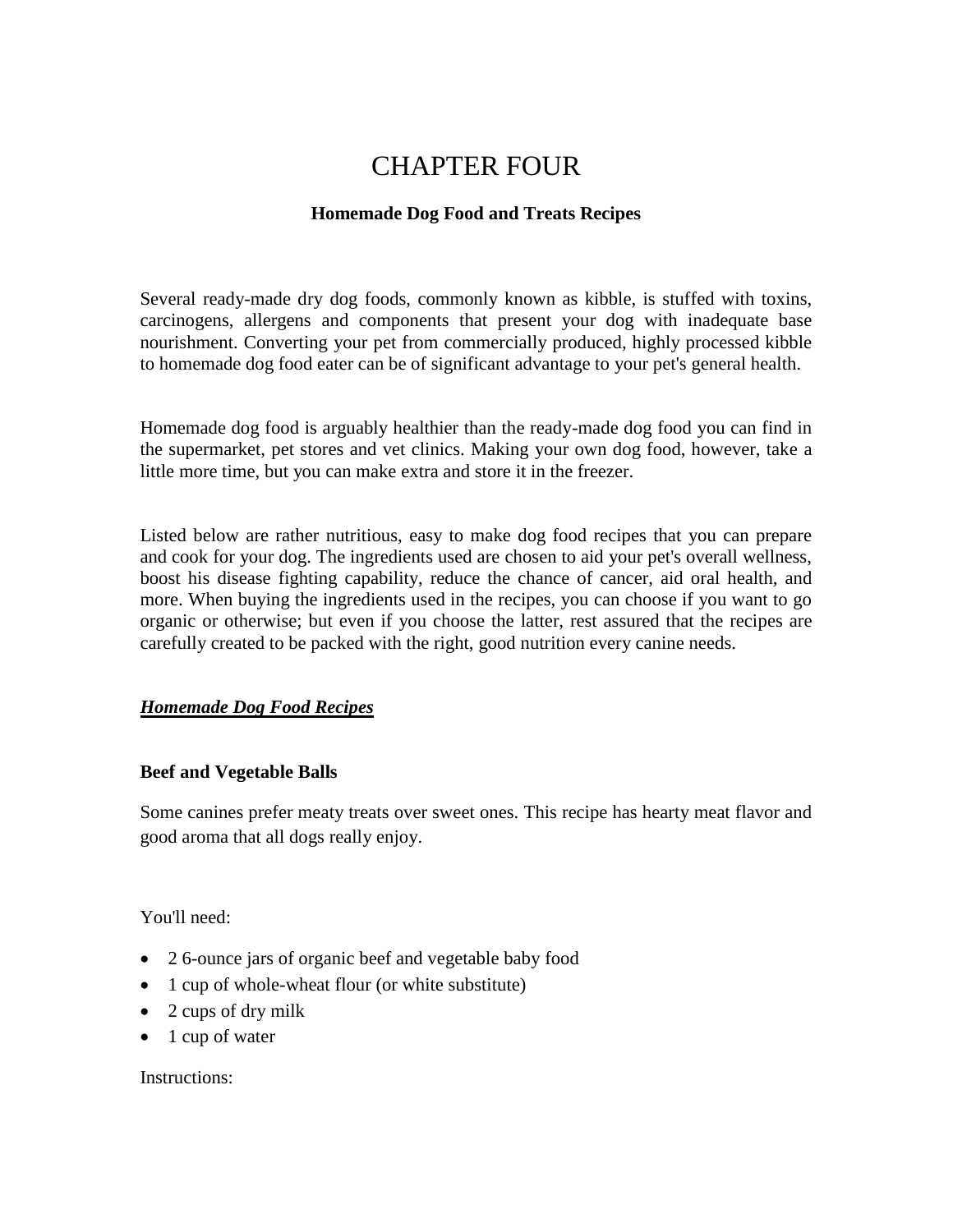- 1. Preheat the oven to 350 degrees Fahrenheit.
- 2. Combine all of the ingredients in a large mixing bowl.
- 3. Drop the mixture onto a baking sheet in large spoonfuls.
- 4. Bake for 12 to 15 minutes.
- 5. Allow to the treats to cool completely.
- 6. Store leftover beef and vegetable balls in the fridge for up to five days.

# **Turkey and Veggie Dinner**

This basic dog food recipe incorporates turkey for protein and veggies for added vitamins and minerals.

# You'll need:

- 4 cups of water
- 1 pound of ground turkey
- 2 cups of brown rice
- 1 cup of carrots, chopped
- 1 cup of green beans, chopped
- 1 tablespoon of fish oil (optional)

# Instructions:

- 1. Cook the ground turkey in a non-stick skillet over medium heat until the meat is cooked through.
- 2. Add the brown rice, turkey, and water to a large pot and bring to a boil.
- 3. Reduce the heat to medium-low and cook an additional 15 minutes, or until the rice is soft and tender.
- 4. Add the carrots and green beans and cook for an additional 5 to 10 minutes, until the vegetables are tender.
- 5. Allow to cool before serving.
- 6. Store extra dinners in the fridge for up to five days.

# **Chicken Casserole**

This recipe utilizes chicken, which is a good source of protein, and plenty of vegetables to produce a flavorful mix. Green beans aid your dog feel full and veggies provide vitamins and minerals.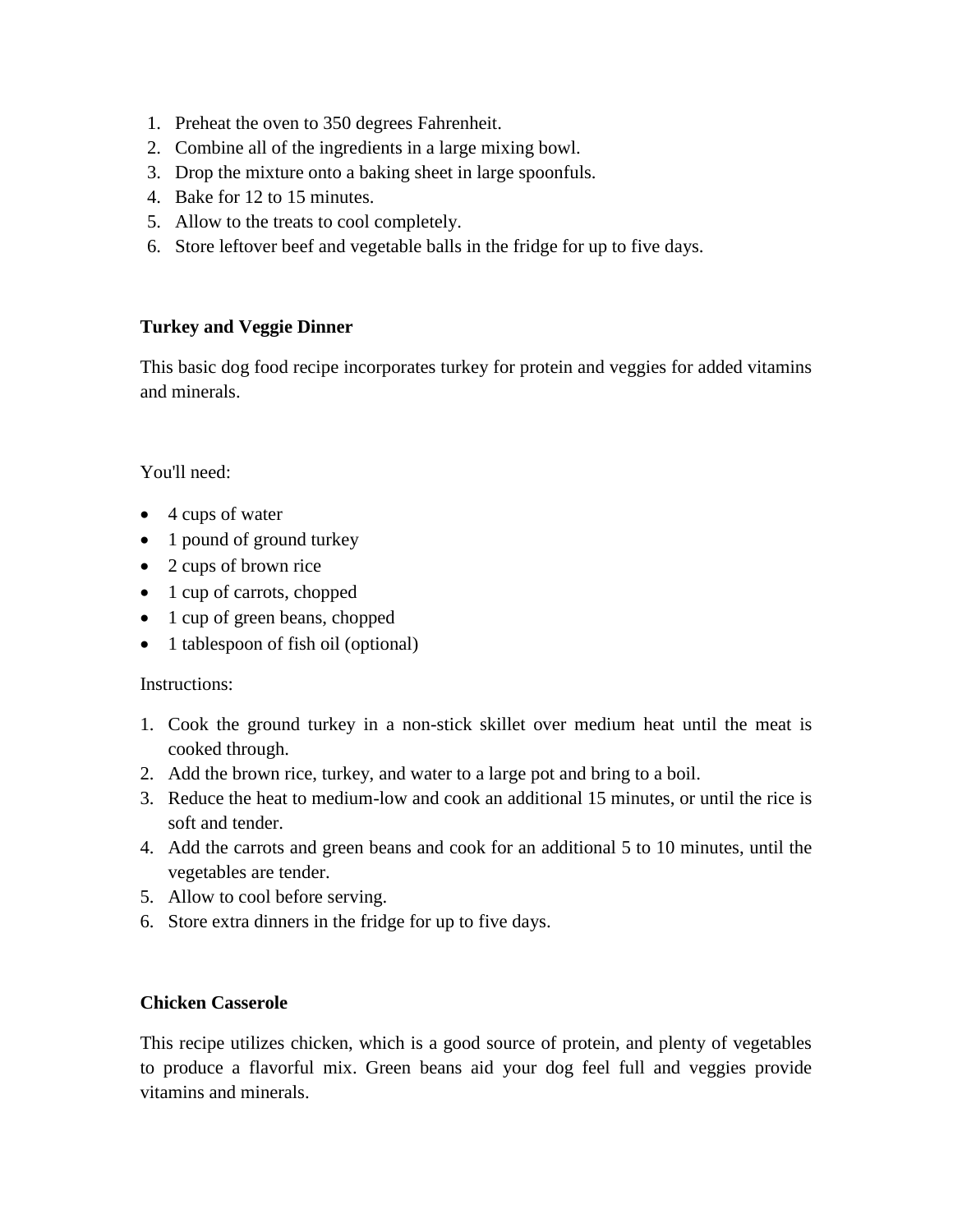# You'll need:

- 4 chicken breasts
- $\bullet$  1/2 cup of green beans, chopped
- $\bullet$  1/2 cup of carrots, chopped
- $\bullet$  1/2 cup of broccoli, chopped
- $\bullet$  1/2 cup rolled oats.
- 4 cups of low-salt chicken broth

# Instructions:

- 1. Take out excess fat from the chicken breasts and slice the breasts into small chunks.
- 2. Cook the chicken breasts in a non-stick skillet over medium heat until no longer pink.
- 3. Add the chicken, vegetables, rolled oats, and chicken broth to a large pot and cook over medium heat until the carrots are tender - about 15 minutes.
- 4. Allow to cool before serving.
- 5. Store leftover casserole portions in the fridge for up to five days.

# **Doggie Chili**

Canines require considerable amounts of protein to ensure that they're healthy and active. Your puppy ought to get the majority of his protein from whole meat resources, like fresh chicken. Beans have a great amount of protein as well.

You'll need:

- 4 chicken breasts
- 1 cup of kidney beans, drained
- 1 cup of black beans, drained
- 1 cup of carrots, diced
- $\bullet$  1/2 cup of tomato paste
- 4 cups of chicken broth

- 1. Take out the excess fat and dice the chicken breasts into small pieces.
- 2. Cook the chicken breasts in a non-stick skillet over medium-high heat until no longer pink.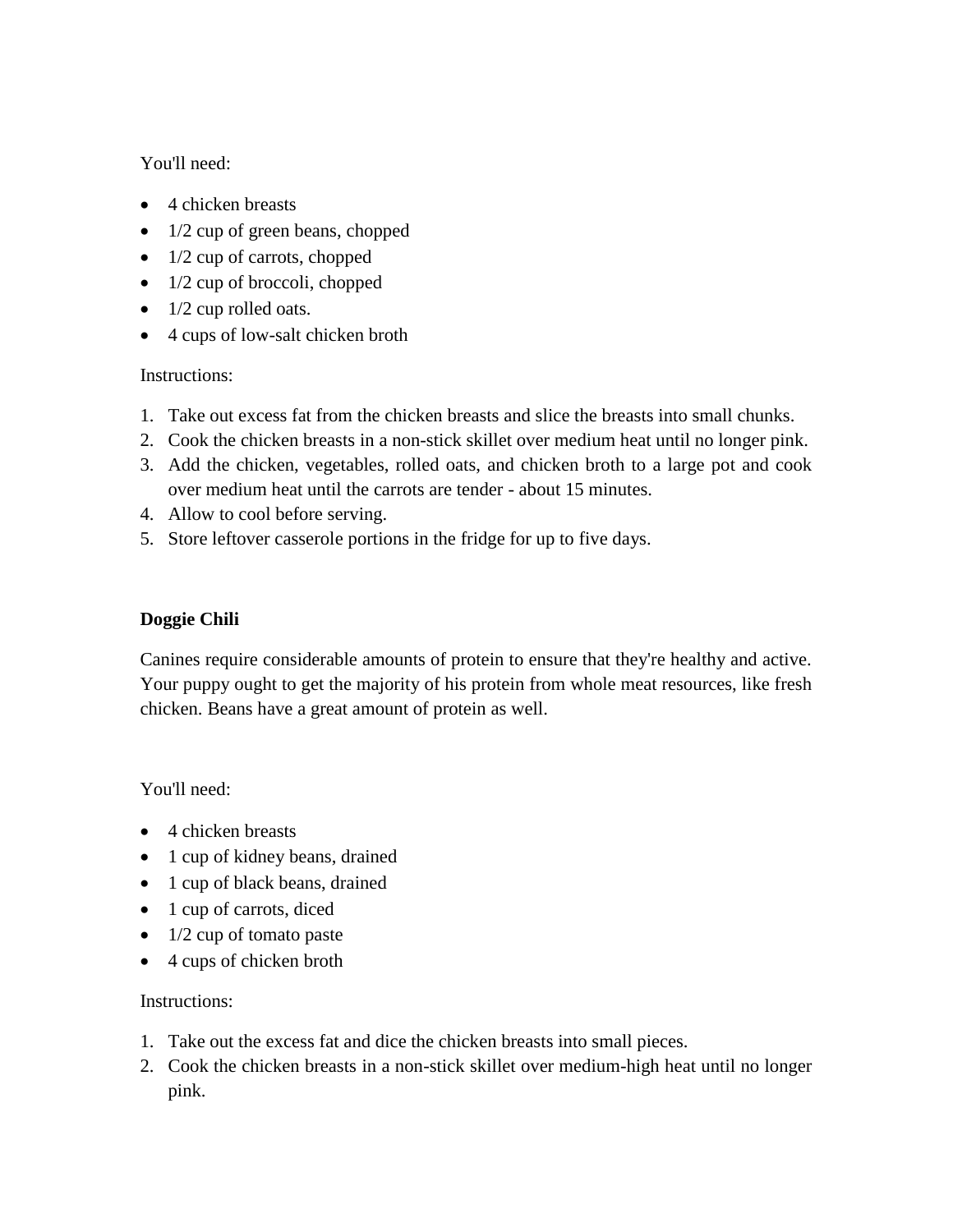- 3. Add the chicken, beans, carrots, tomato paste, and chicken broth into a large pot and cook over medium heat until heated through - about 10 minutes.
- 4. Allow the mixture to cool before serving.
- 5. Store leftover chili in the fridge for up to five days.

## *Homemade Dog Treats*

#### **Peanut Butter Cookies**

Canines love peanut butter, and these cookies are a fantastic way to slip some fish oil into your pet's diet. This particular oil enhances your dog's coat, rendering it softer and healthier. For this recipe, it's recommended to use organic peanut butter since a number of commercial brands of peanut butter have unfit hydrogenated oils and preservatives. If you can't find an organic one, then just make your own! For this you'll only need raw peanuts and peanut oil (and a blender or food processor).

You'll need:

- 2 cups of flour (wheat if your pooch isn't allergic to it; white if he is)
- 1 cup of rolled oats
- 1/3 cup of smooth peanut butter
- 1 tablespoon of honey
- $\bullet$  1/2 tablespoon of fish oil
- $\bullet$  1 1/2 cups of water

- 1. Pre-heat the oven to 350 degrees Fahrenheit.
- 2. Combine the flour and oats together in a large mixing bowl. Pour in one cup of water and mix until smooth. Incorporate the peanut butter, honey, and fish oil and blend until all the ingredients are well combined.
- 3. Gradually add the water till the concoction has a thick and doughy consistency.
- 4. Mildly flour a cooking surface. Roll the dough onto the surface to make a 1/4 inch thick sheet.
- 5. Make use of a cookie cutter to make shapes. Put the cookies onto a baking sheet and bake for 40 minutes.
- 6. Let the cookies cool completely before feeding.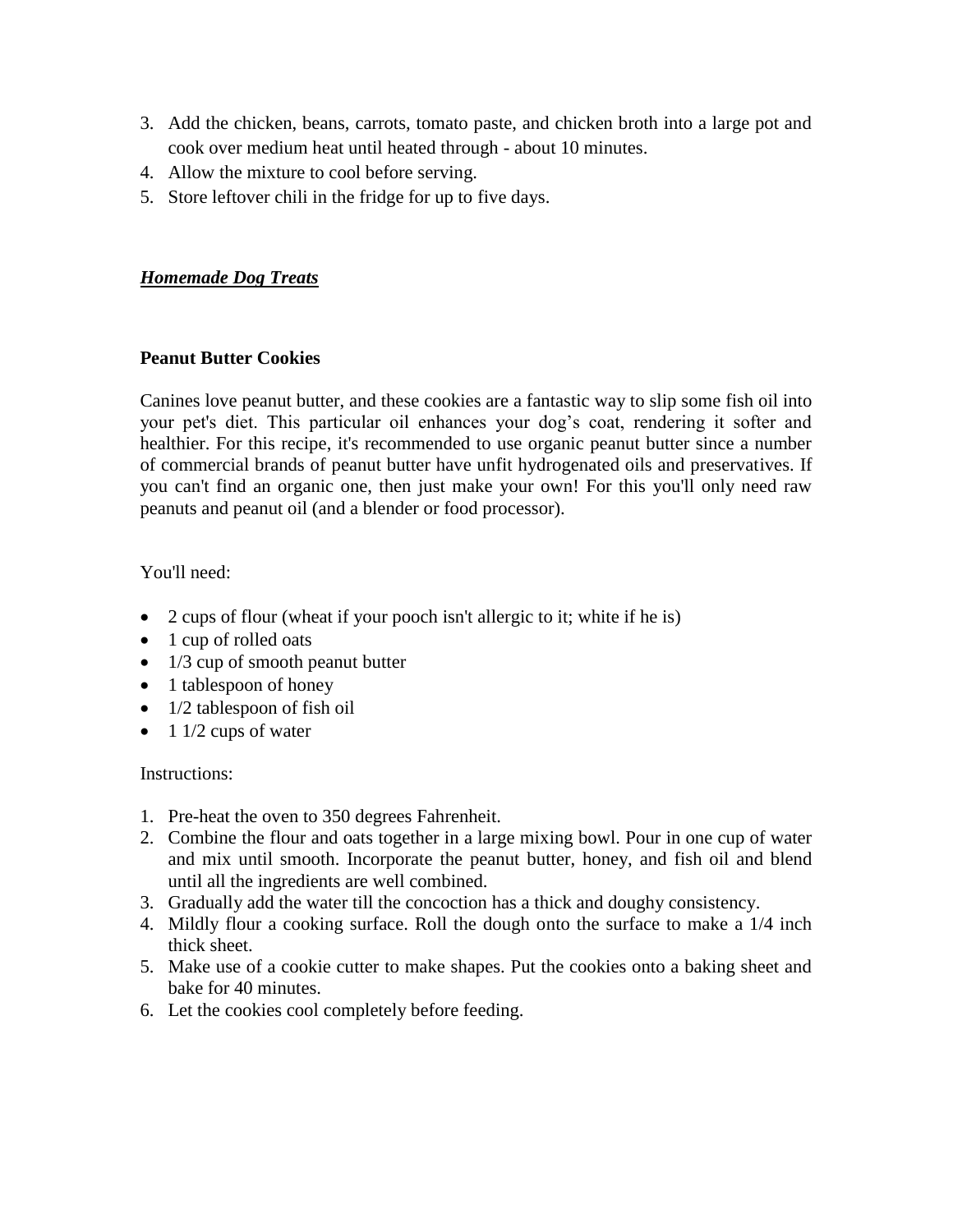# **Chicken Jerky**

The jerky is both tough and chewy, so it'll keep your dog entertained for some time. The chicken offers a beneficial amount of protein. Additionally, this treat can also help to clean the dog's teeth.

## You'll need:

• Two to four chicken breasts

#### Instructions:

- 1. Pre-heat the oven to 200 degrees Fahrenheit.
- 2. Get rid of any excess fat from the chicken. Turn the white meat on its side and use a paring knife to cut and portion the breast into 1/8 inch thick strips.
- 3. Set the strips on a baking sheet. Bake for two hours.
- 4. Test the chicken before removing from the oven. It must be dry and hard. Allow the chicken to cool completely before serving.
- 5. Store the jerky treat in an airtight jar/container inside the fridge. You can serve this to your dog up to two weeks.

# **Frozen Yogurt Pops**

This cool homemade treat is made out of human grade ingredients and contains fruit juice and carrots, which provide your four-legged friend an extra vitamin boost. Yogurt has calcium and protein, and helps your pet break down food.

# You'll need:

- 6 oz. container of plain, NON-FAT frozen yogurt
- 1 cup of "no-sugar added" fruit juice
- $\bullet$  1/2 cup of carrots, minced

- 1. Add the yogurt, fruit juice, and carrots into a bowl. Mix until the ingredients are smooth and well-blended.
- 2. Put the mixture into the ice cube trays.
- 3. Freeze until the mixtures are solid.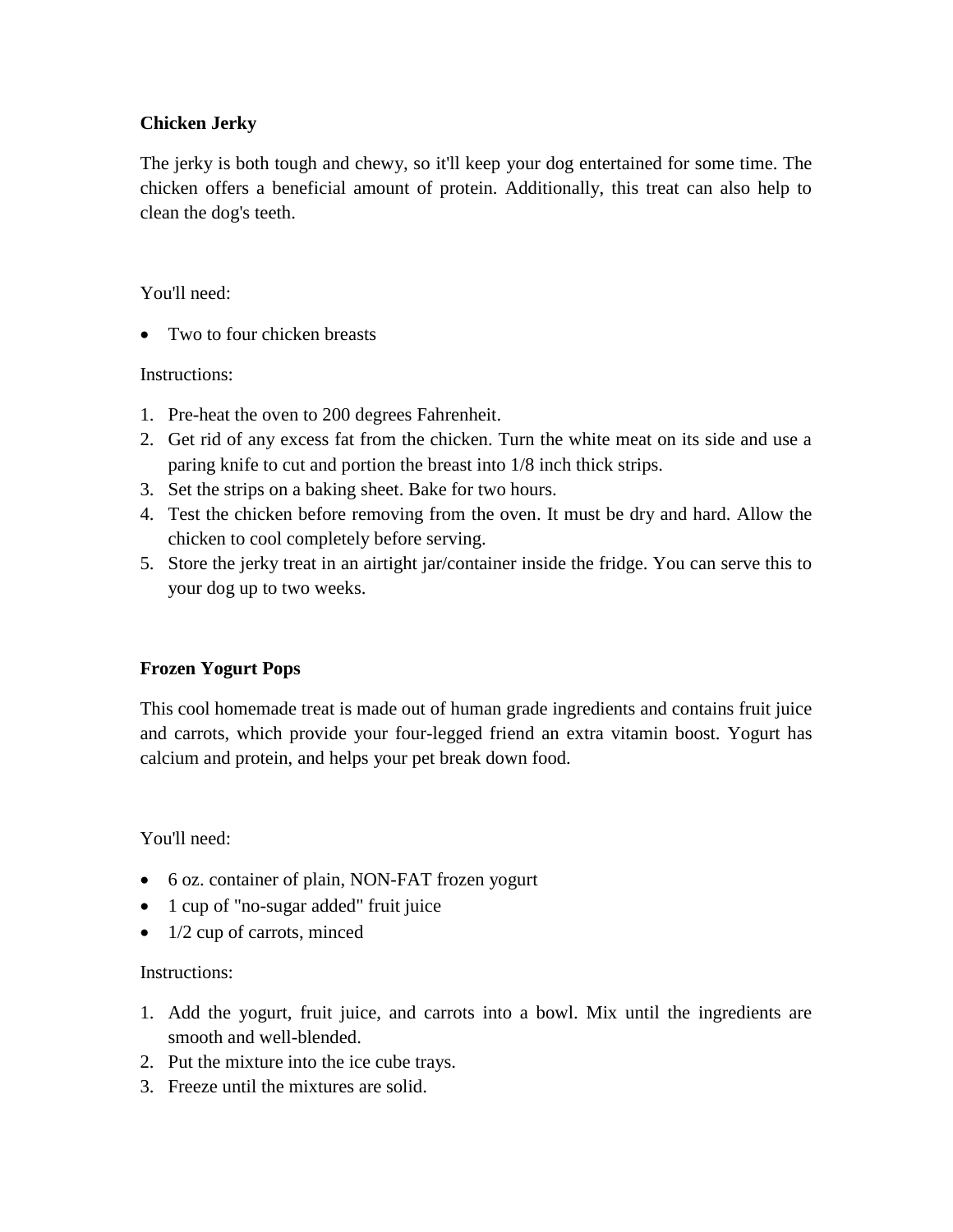### **Fruit and Veggie Strips**

These strips work as a more affordable substitute for the organic chewy treats available in pet stores. Additionally, they break apart effortlessly, so you can serve tinier pieces as training rewards. Fruit and veggies are abundant with vitamin C, which can boost your dog's body's defense mechanisms.

#### You'll need:

- 1 small sweet potato
- 1 medium banana
- 1 cup carrots, minced
- 1/2 cup unsweetened organic applesauce
- 2 cups of whole wheat flour (white if your pooch is allergic to wheat)
- 1 cup of rolled oats
- $\bullet$  1/3 cup of water

#### Instructions:

- 1. Cook the sweet potato in the microwave for 8 to 10 minutes, or until the insides are soft. Set aside and allow cooling.
- 2. Preheat the oven to 350 degrees Fahrenheit.
- 3. Mash the banana and sweet potato in a large mixing bowl with a hand masher until smooth. Incorporate the carrots, flour, and oats. Gradually add in the applesauce and water while mixing.
- 4. The ingredients will form soft dough. Roll the dough on to a lightly floured surface until its 1/8 inch thick.
- 5. Cut the dough into strips.
- 6. Cook on a baking sheet for 25 minutes.
- 7. Store leftover strips in the fridge for up to two weeks.

While many dogs can deal with a range of different treats given in small amounts, some may get indigestion if you switch foods too soon or excessively. Prior to starting making your own homemade dog food, speak with your vet and ask if he / she has any specific ingredient recommendations, as some dog breeds may be more susceptible to food allergies than others. After acquiring your vet's approval, change your dog's food over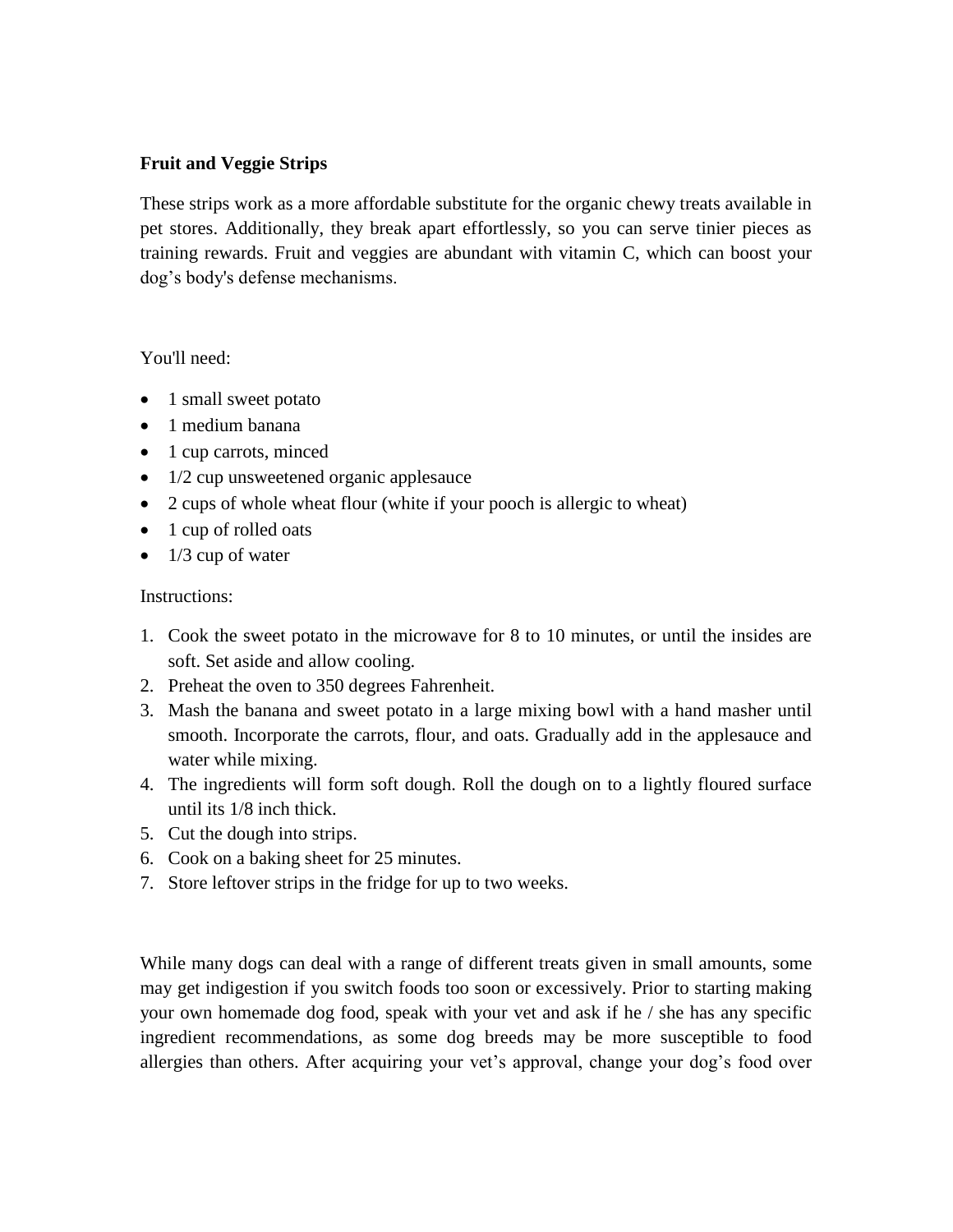little by little, slowing blending in a homemade dish with your regular food for a couple of days to a week.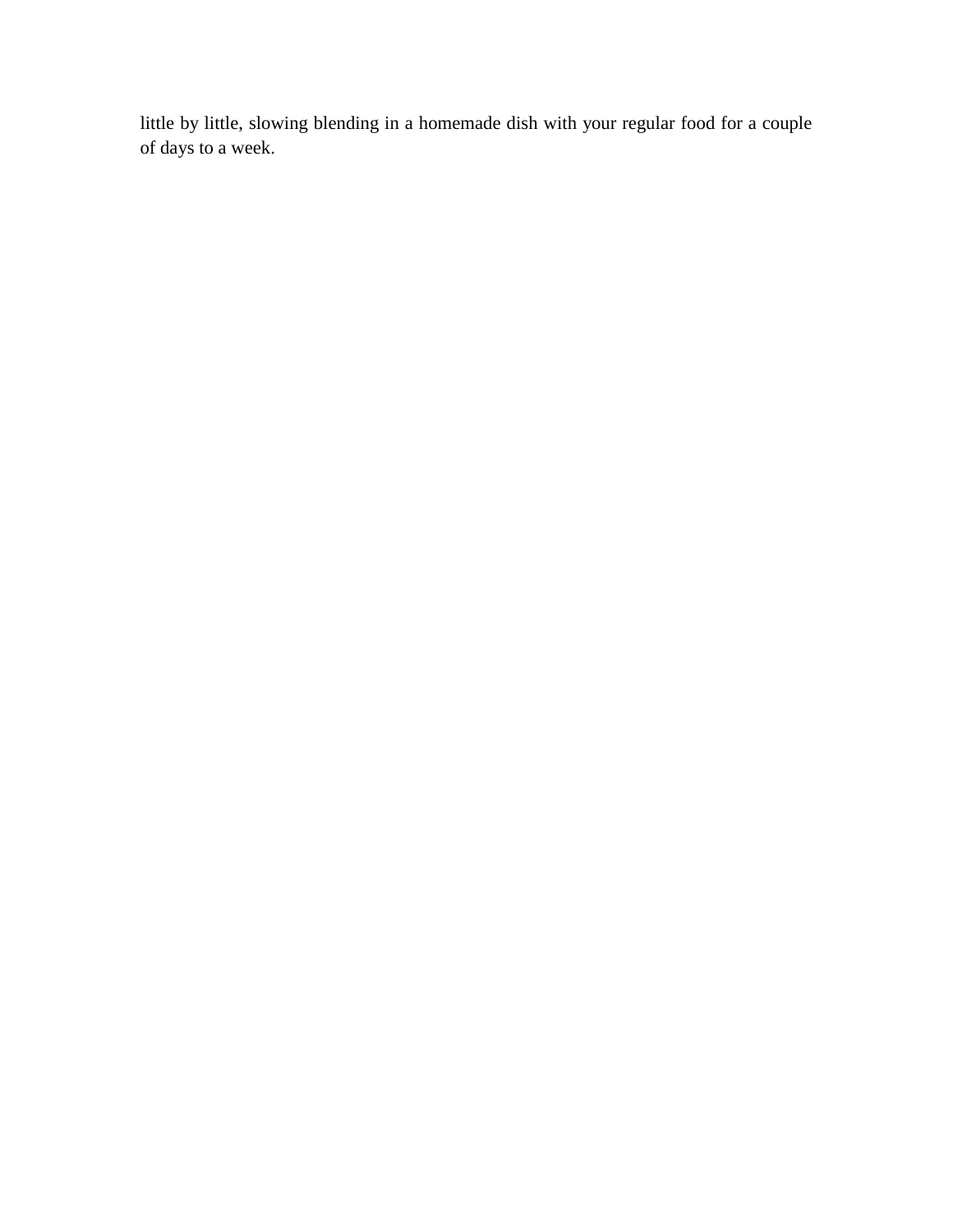# CHAPTER FIVE

#### **Food Dogs Can and Can't Eat**

When you see your dog giving you a sad little look while standing near the dinner table, you could be inclined to slip your furry friend a bit of your food. Sharing food with your dog may appear fairly harmless, but beyond stimulating bad begging habits and even putting on weight, you could essentially be putting your dog's general health and life in danger.

There are a variety of foods and ingredients eaten by humans daily, such as chocolate, milk and garlic that can induce severe toxic reactions in pets. In this chapter, we're going to take particular notice at the ones that can be most hazardous to your four-legged pal.

#### *Safe Human Foods for Dogs*

There are human food items that are acceptable to feed to your dog; even so, these items must be kept as small as possible. These food items are:

**Lean Meat** - Lean meat consists of meat devoid of bones that has had the extra fat taken off. If feeding chicken and turkey, the skin must also be removed as it can be a source of fat. Lean meat includes the white meat from chicken or turkey and offers a tasty treat for your doggie in addition to a superior source of protein.

**Raw (and cooked) Eggs** - The most apparent problem here is salmonella, but raw diet fanatics promote the effectiveness of a raw egg in your dog's diet. While the white provides the Avidin enzyme, which prevents the absorption of vitamin B (Biotin), the yolk contains more than sufficient Biotin to balance out the enzyme. So, when fed raw and whole, or cooked and whole, eggs are loaded with protein and a host of natural vitamins for your dog.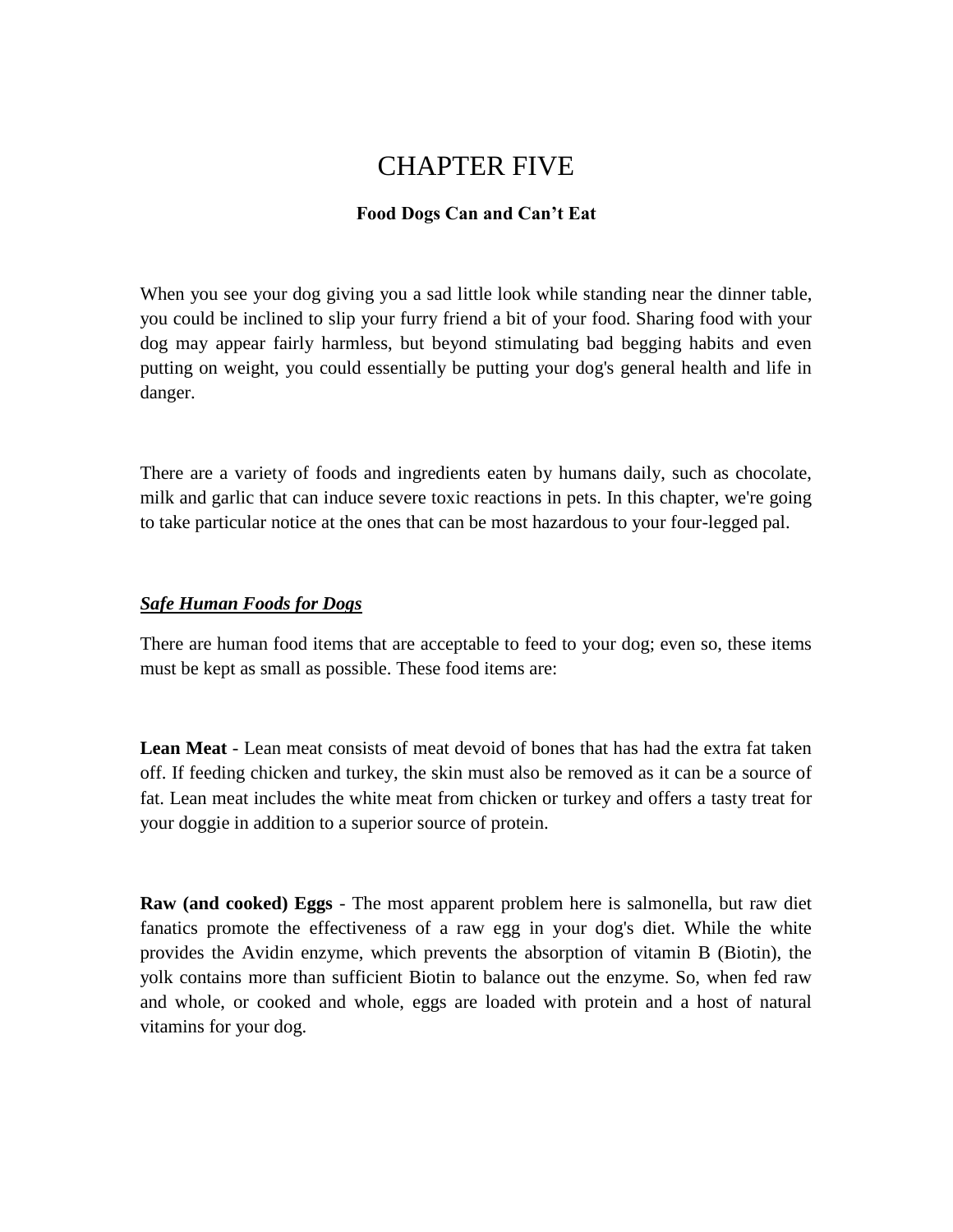**Fruits** - Dogs can safely savor bananas, apple slices, strawberries, blueberries and watermelon. The seeds must be taken off these fruits or in the case of watermelon it has to be a seedless one as most fruit seeds have arsenic that is poisonous. Fresh fruits are an excellent treat to help in training your dog and can likewise provide your pet with a good way to cool down during summer days.

**Vegetables** - Selected veggies like carrots, green beans, cucumber slices or zucchini slices all are excellent treats for your dog. It's smart to replace commercial dog treats with baby carrots if you want to slim your dog down a bit. Veggies make great lowcalorie treats and good training tools too. But steer clear of canned and pickled vegetables since they have excessive salt.

**Baked potatoes** - A plain baked potato is fine to feed your dog but in all honesty it's not something that ought to be done regularly and must never include any toppings. A few pieces of cooked baked potato can be a great treat for a patient puppy.

**White Rice and Pasta** - White rice and pasta are often termed as a potential meal for a dog with indigestion. Normally boiled white chicken and white rice are utilized to help firm up stools along with nurture a dog that is having difficulty getting any nutrition from food because of illness.

While there are definitely some human foods that are safe to give your dog, there are numerous which are hazardous and potentially poisonous when consumed by your pet. Generally speaking, it's best to be safe than sorry so steer clear of feeding your dog any human food unless of course suggested by your vet.

Dogs that aren't given human food or table scraps are often better behaved than dogs who do get people food anyway, they don't beg since they know they won't get any scraps and they also have a tendency to drool less and hassle visitors to your home less given that they understand that human food is for people and not for them.

# *Unsafe Human Food for Dogs*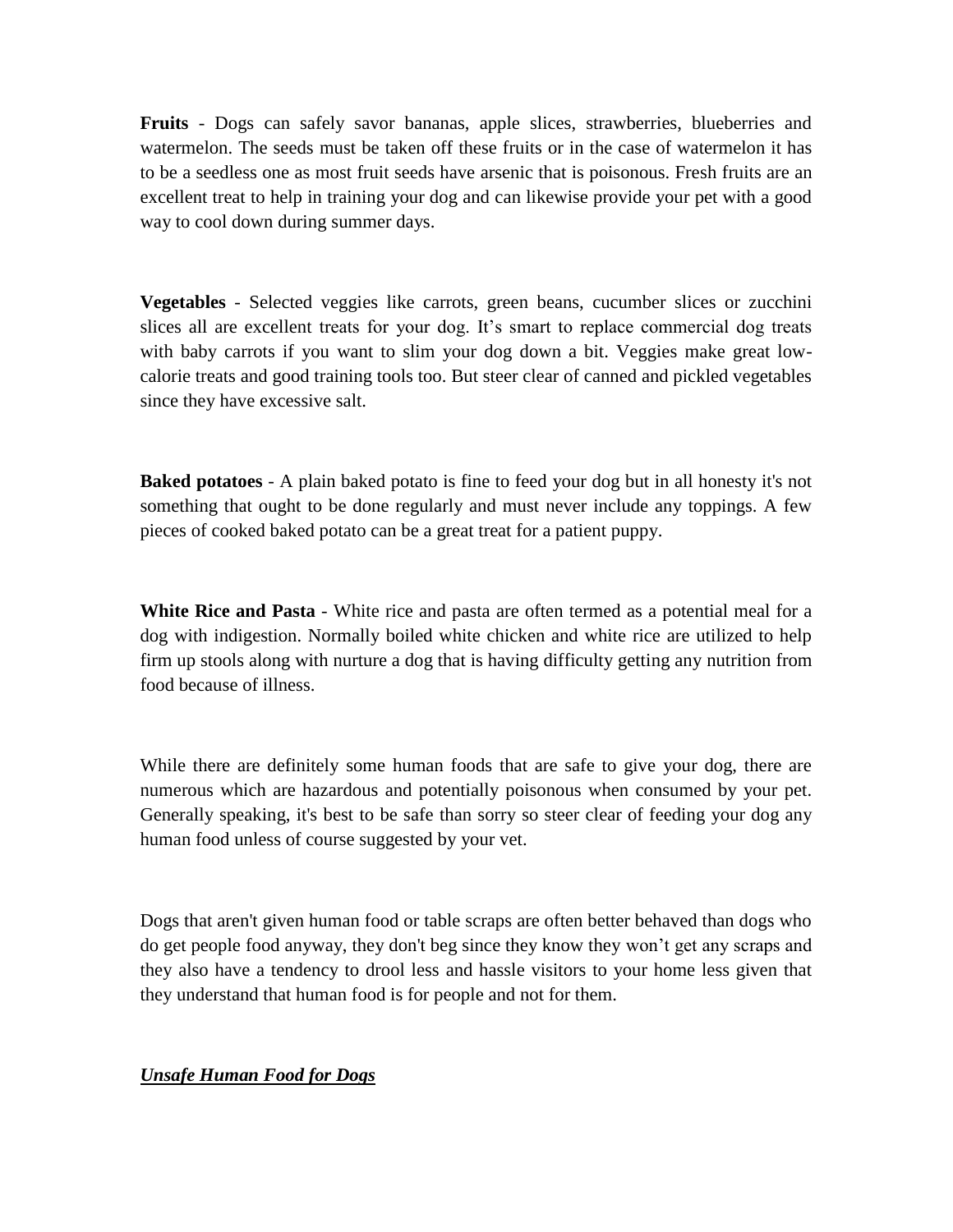**Alcohol** - Alcohol can result in not just intoxication, loss of coordination, poor breathing, and irregular acidity, but possibly even coma and/or death.

**Apple Seeds** - Apple seeds are harmful to a dog as they contain a natural chemical that releases cyanide when consumed. So, make sure to core and seed apples before you give them to your pooch.

**Avocado** - Avocados have Persin, which can cause diarrhea, nausea, and heart congestion.

**Baby food** - Baby food alone isn't bad, just make sure it doesn't contain any kind of onion powder. Baby food also doesn't have all the nutrients a dog depends on for a healthy, well kept diet.

**Bones** - The risk with bones isn't the dietary content, nor is it always the danger of chocking. Instead, you have to be careful with bones from meat sources like chicken and fish since they may damage your dog's digestive tract once the bones splinter inside the body.

**Candy and Gum** - Besides candy contain sugar; it often has Xylitol, which can result in the over-release of insulin, kidney failure, and worse, death.

**Cat food** - Not that the dog would want this at any rate, but cat food has proteins and fats which are directed at the diet of a cat, NOT a dog. The protein and fat levels in cat food are far too high for your pooch, thus rendering it unhealthy for dogs.

**Chocolate** - You've probably heard this before, but chocolate is a DEFINITE NO-NO for dogs. And it's not only about caffeine, which is more than enough to cause harm to your dog alone, but theobromine and theophylline, which is usually toxic, result in panting, vomiting, and diarrhea, and impair your dog's heart and nervous systems.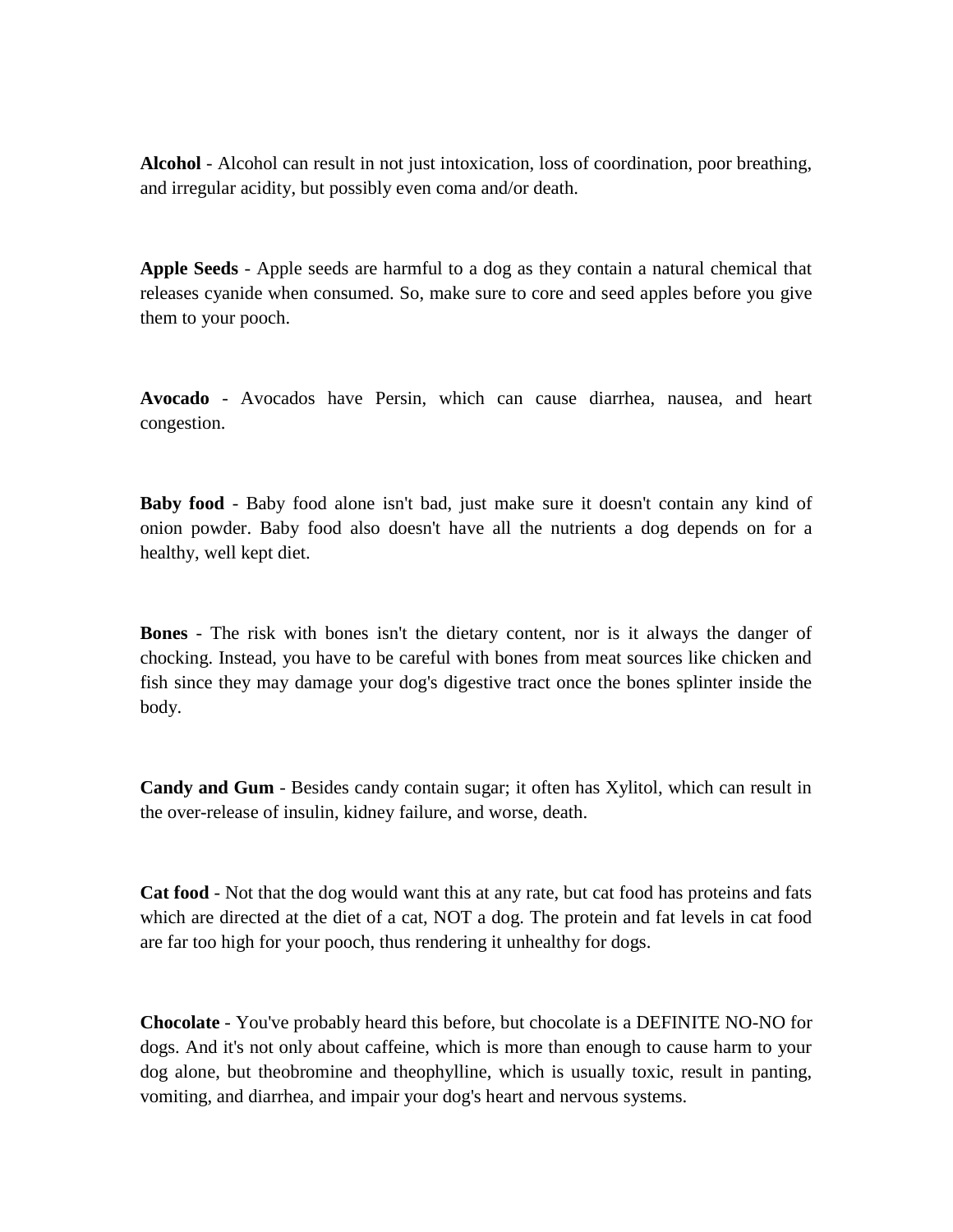**Citrus Oil Extracts** - Leads to vomiting.

**Coffee** - The information and rules here are pretty much the same with the info and rules against chocolate. This is basically poison for your dog if consumed.

**Corn on the cob** - This is a guaranteed method of getting your dog's intestine obstructed. The corn is digested, but the cob gets stuck in the small intestine, and if it's not taken out surgically, can be fatal to your dog. Furthermore, excessive corn kernels can distressed the digestive tract too.

**Fat trimmings** - Leads to pancreatitis.

**Fish** - The principal fish you need to be cautious of are salmon and trout. Raw salmon can be deadly to dogs if the fish is contaminated with a certain parasite, Nanophyetus salmincola. The parasite by itself isn't harmful to dogs, but is usually infected with bacteria called Neorickettsia helminthoeca, which oftentimes is lethal to canines if not dealt with correctly. However, cooked salmon is okay as it kills the parasite.

**Grapes and Raisins** - This is one that a number of dog owners do not know. Grapes have a toxin that leads to severe liver damage and kidney failure.

**Human vitamins** - Some human vitamins are acceptable to use, but the important thing is assessing the ingredients (every one of them - active and inactive) to the vitamins your vet registers for your dog. Make certain there's no iron, as this can harm the digestive system lining, and turn out to be toxic for the liver and kidneys.

**Liver** - Prevent feeding too much liver to your pooch. Liver contains a substantial amount of Vitamin A, which can detrimentally affect your pup's muscles and bones.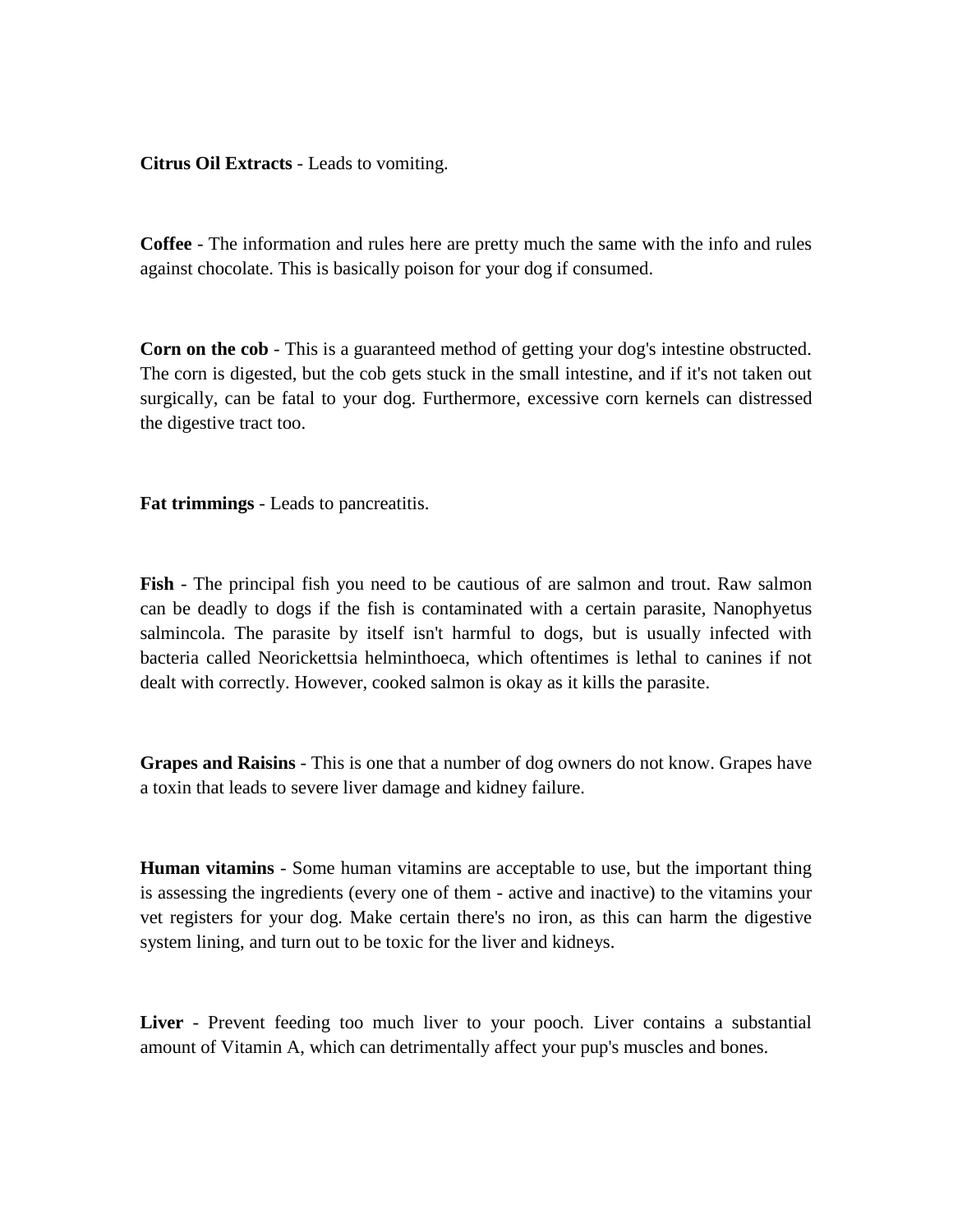**Macadamia nuts** - These have a toxin that can slow down locomotory activities, leading to weakness, panting, swollen limbs, and tremors along with possible injury to your dog's digestive, nervous, and muscle systems.

**Milk and Dairy Products** - While small doses aren't likely to kill your dog, you might get some smelly farts and some awful cases of diarrhea. Why? Dogs are lactoseintolerant, and don't have sufficient of the lactase enzyme to effectively digest dairy foods. If you need to give them dairy, consider lactose-free products.

**Mushrooms** - Just like the wrong mushroom can be deadly to humans, the same pertains to dogs.

**Onions, Garlic, and Chives** - Regardless of what form they're in (dry, raw, cooked, powder, within other foods), onions and garlic (particularly onions) are among the absolute worst foods you may give your pup. These are poison to canines. They contain disulfides and sulfoxides (thiosulphate), both can cause anemia and destroy red blood cells.

**Persimmons, Peaches, and Plums** - If you reside in an area that is home to persimmon, peach, or plum trees, watch out. Persimmon seeds and peach and plum pits leads to intestinal obstruction and enteritis. You need to ensure there aren't any wild persimmon or other fruit trees that leave seeds growing in your backyard.

**Rhubarb and Tomato leaves** - These contain oxalates that can detrimentally impact the digestive, nervous, and urinary systems.

**Raw fish** - Yet another vitamin B (Thiamine) deficit might result from the regular ingestion of raw fish. Appetite loss will be prevalent, accompanied by seizures, and in exceptional instances, death.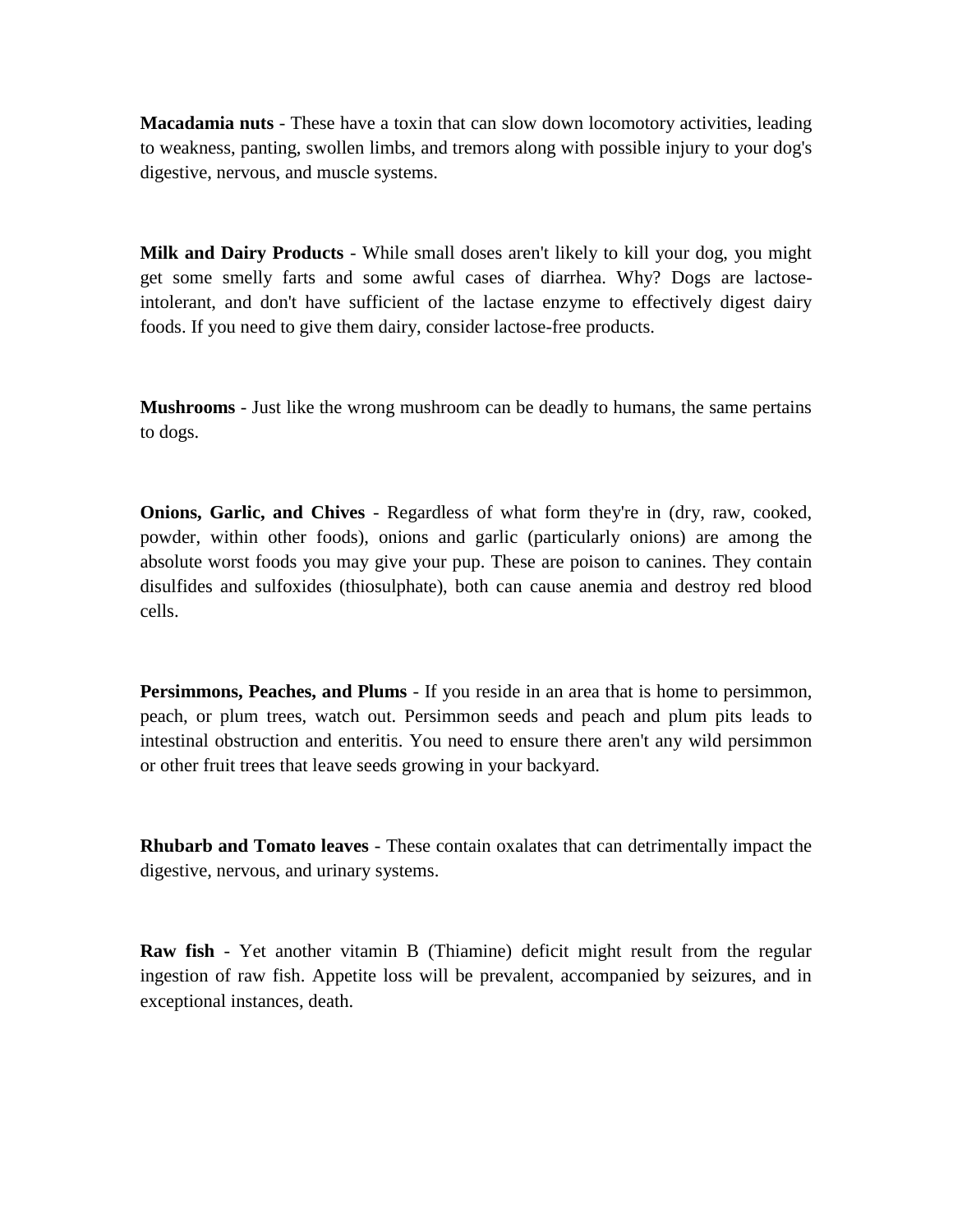**Salt** - Much like salt isn't the healthiest item for people, it's much less healthy for canines. An excessive amount of it can result in an imbalance in electrolyte levels, dehydration and possibly diarrhea.

**Sugar** - This is applicable to any food that contains sugar. Make sure you confirm the ingredient label for human foods - corn syrup can be found in just about everything nowadays. An excessive amount of sugar for your dog can result in dental issues, obesity, and sometimes diabetes.

**Tobacco** - A primary toxic hazard for canines. The consequences nicotine has on dogs are considerably worse than on humans. Nicotine damages your pup's digestive and nervous systems, boost their heart rate, make them faint, and eventually lead to death.

**Xylitol** - A sugar alcohol present in gum, candies, baked goods, and other sugarsubstituted products, Xylitol, while triggering no apparent injury to humans, is incredibly toxic to canines. Even a small amount leads to low blood sugar, convulsions, liver failure, even fatality for your pooch.

Yeast (by itself or in dough) - Much like yeast rises in bread, it will likewise expand and rise inside your pup's tummy. Make certain they don't get any. While mild cases will result in gas, plenty of farting, and distress - an excessive amount of it may rupture their stomach and intestines.

# *Keep These Out Of Your Dog's Reach Too*

While these don't necessarily fall under a specific class above, you will want to stay away from them too:

- Old food You never like old and moldy food, so what on earth makes you think your pet will? The bacteria in spoiled food is made up of all sorts of toxins that is usually damaging to your dog's health. Give them the freshest and best, dog-approved food only.
- **Leftovers** If you feed them leftovers frequently they will not receive a proper diet. If you do give them table scraps, always remove any bones and trim down the fat.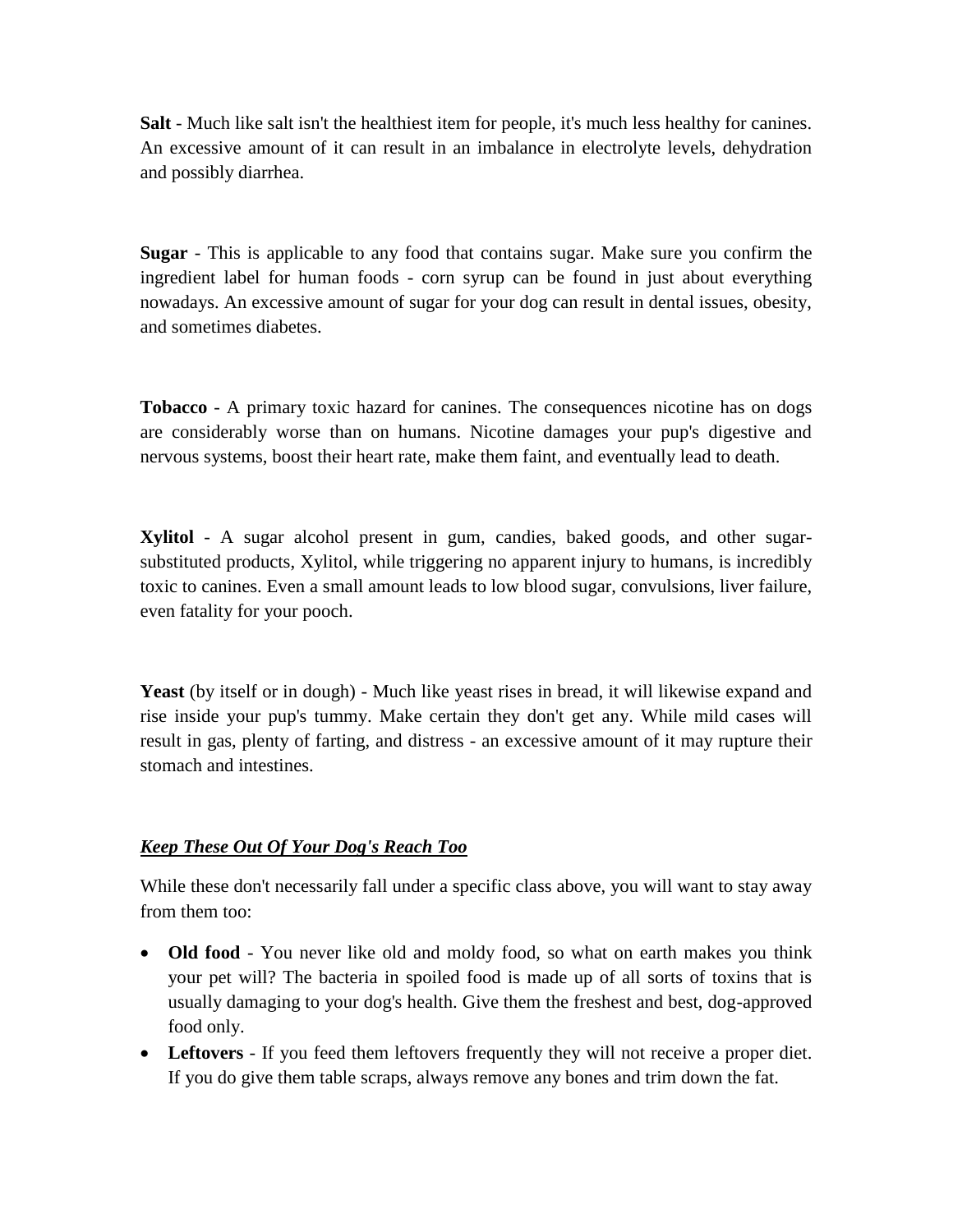- **Examine the ingredients** Final point here is making sure to know what's in the food your giving your pet. The food items abovementioned should undoubtedly NOT be on there. You'd be amazed at the number of foods contain sugar and caffeine, that you simply wouldn't expect to without first checking the ingredient list.
- **Human treats** Chips can have garlic and onion powder, cookies may have raisins, chocolate or macadamia nuts. Bottom line - there is a reason there's food and treats made particularly for dogs.

# *When In Doubt, Ask the Vet*

If your pooch is behaving oddly, or suffering from even minor signs such as weakness, lack of coordination, nausea, diarrhea, etc. and you think he may have eaten something he shouldn't have, go to the vet right away. If you wait a long time, your pet may not make it.